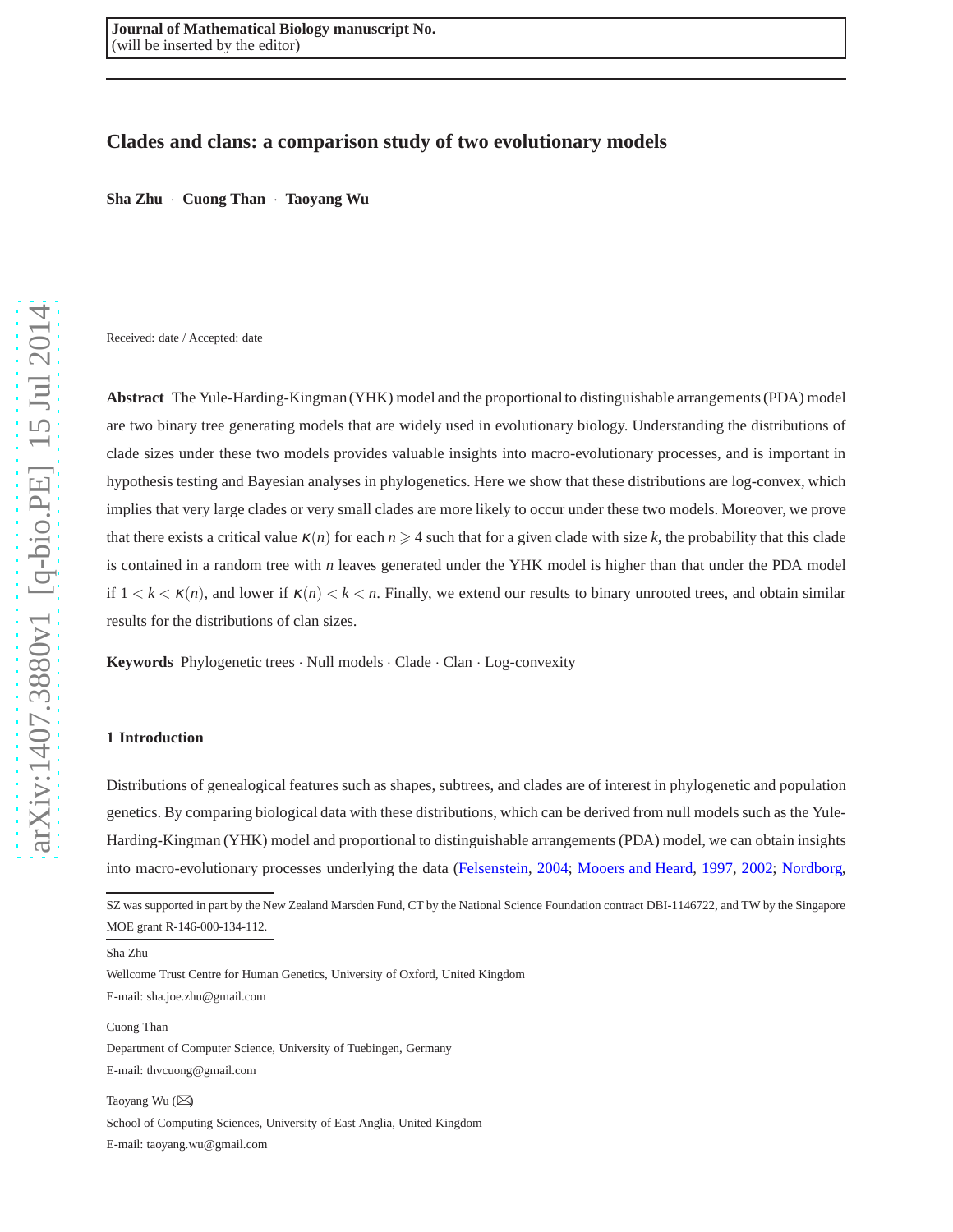[1998,](#page-20-3) [2001](#page-20-4)). For instance, phylogenetic tree statistics were used to study variation in speciation and extinction rates (see, e.g. [Agapow and Purvis](#page-19-0) [\(2002\)](#page-19-0); [Mooers and Heard](#page-20-1) [\(1997\)](#page-20-1); [Rogers](#page-20-5) [\(1996\)](#page-20-5)).

As a basic concept in phylogenetic studies and systematic classification of species, a clade, also known as a monophyletic group, is a subset of extant species containing all the descendants of a common ancestor. In this paper, we are interested in the distributions of clade size in a random tree generated under the null models. Such distributions have been utilized in hypothesis testing as to whether a set of extant taxa forms a clade [\(Hudson and Coyne,](#page-20-6) [2002;](#page-20-6) [Rosenberg,](#page-20-7) [2007\)](#page-20-7), and are relevant to the Bayesian approach to phylogenetic reconstruction [\(Pickett and Randle,](#page-20-8) [2005;](#page-20-8) [Steel and Pickett](#page-20-9), [2006](#page-20-9)).

Two well-studied and commonly used null models in evolutionary biology are the Yule-Harding model [\(Yule](#page-20-10), [1925;](#page-20-10) [Harding](#page-20-11), [1971\)](#page-20-11) and the PDA model (also known as the uniform model) [\(Aldous,](#page-19-1) [2001\)](#page-19-1). Loosely speaking, under the PDA model all rooted binary trees are chosen with equal probabilities, while under the Yule-Harding model each tree is chosen with a probability proportion to the number of total orders that can be assigned to internal nodes of the tree so that the relative (partial) order is preserved (see, e.g. [Semple and Steel,](#page-20-12) [2003\)](#page-20-12). More precisely, the Yule-Harding model assumes a speciation process with a constant pure-birth rate [\(Blum et al,](#page-19-2) [2006;](#page-19-2) [Pinelis](#page-20-13), [2003\)](#page-20-13), which generates the same probability distributions of tree topologies as Kingman's coalescent process [\(Kingman,](#page-20-14) [1982\)](#page-20-14). Therefore, we will refer to it as the Yule-Harding-Kingman (YHK) model [\(Aldous,](#page-19-3) [1996\)](#page-19-3). Both the YHK model and PDA model are used to generate prior probabilities of tree topologies in Bayesian phylogenetic analyses [\(Li et al](#page-20-15), [2000;](#page-20-15) [Rannala and Yang](#page-20-16), [1996\)](#page-20-16).

Comparison studies of various tree statistics between the YHK and PDA models have been reported in the literature. For example, [McKenzie and Steel](#page-20-17) [\(2000\)](#page-20-17) derive the asymptotic probability distributions of cherries in phylogenetic trees; [Steel](#page-20-18) [\(2012\)](#page-20-18) discusses the root location in a random Yule or PDA tree; [Blum et al](#page-19-2) [\(2006\)](#page-19-2) obtain formulas for the mean, variance, and covariance of the Sackin [\(Sackin,](#page-20-19) [1972\)](#page-20-19) and Colless [\(Colless,](#page-20-20) [1982](#page-20-20)) indices, two popular indices used to measure the balance of phylogenetic trees.

Note that in Bayesian analyses, the output is often clade support calculated from the consensus of the approximated posterior distribution of the topologies. However, the relationships between topological priors and clade priors are often not straightforward. For instance, it is observed that the uniform topological prior, which is induced by the PDA model, leads to non-uniform clade priors [\(Pickett and Randle,](#page-20-8) [2005](#page-20-8)). Indeed, for *n* > 4, neither the PDA model nor the YHK model gives rise to a uniform prior on clades [\(Steel and Pickett](#page-20-9), [2006\)](#page-20-9). As an attempt to further elucidate these relationships, in this paper we study the distributions of clade sizes in the PDA model, and then conduct a comparison study of these distributions with those in the YHK model. In addition, we conduct a similar study on clans, the counterpart of clades for unrooted trees.

The remainder of the paper is organized as follows. Sections 2 and 3 contain necessary notation and background used in the paper and a brief review of the YHK and PDA models. We then present in Section 4 the results concerning clade probabilities under the two null models, and those related to clan probabilities in Section 5. Finally, we conclude in Section 6 with discussions and remarks.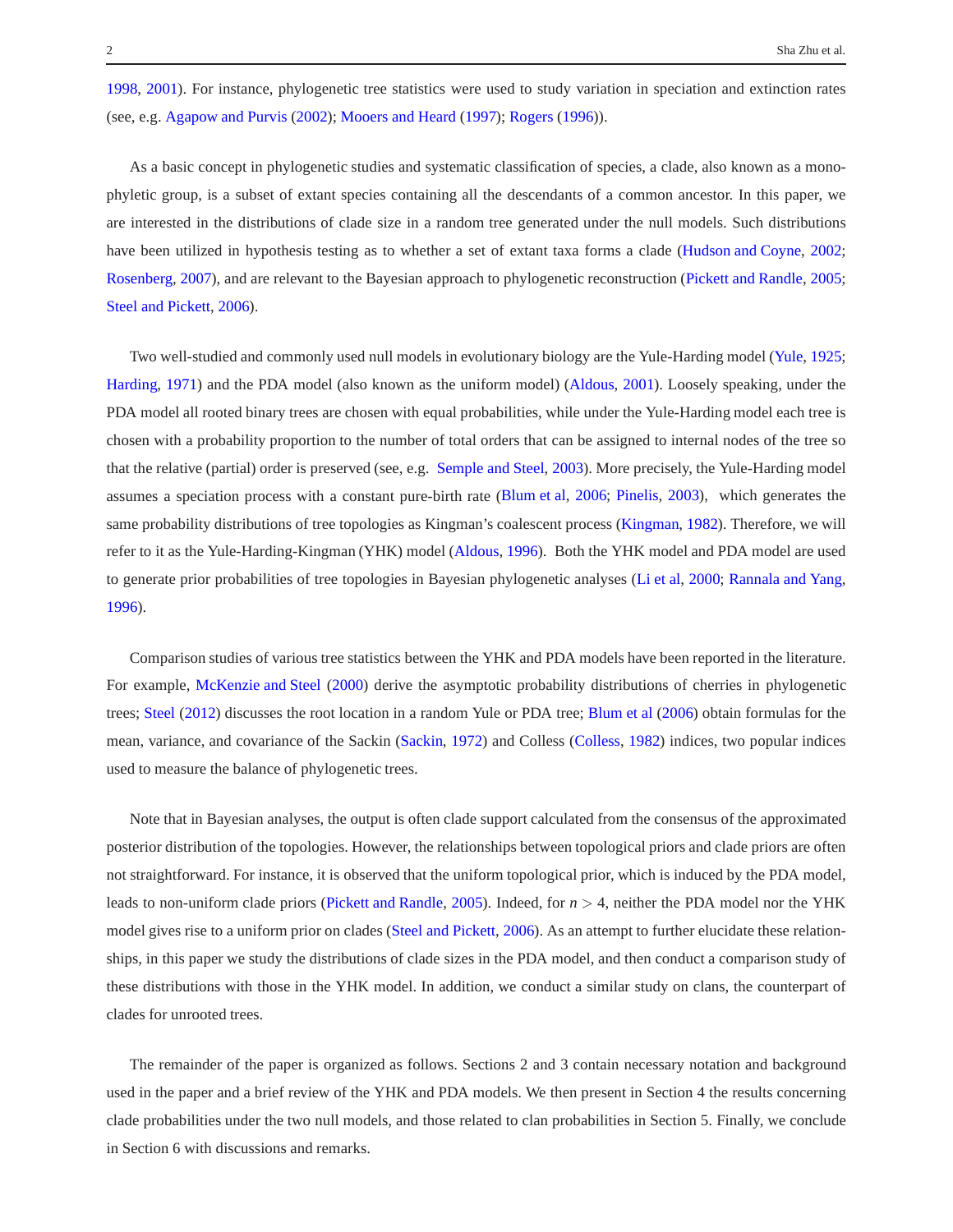

<span id="page-2-1"></span><span id="page-2-0"></span>Fig. 1 Example of a rooted phylogenetic tree (left) and an unrooted phylogenetic tree (right).

# **2 Preliminaries**

In this section, we present some basic notation and background concerning phylogenetic trees and log-convexity that will be used in this paper. From now on, *X* will be used to denote the leaf set, and we assume that *X* is a finite set of size  $n = |X| \geq 3$  unless stated otherwise.

#### 2.1 Phylogenetic trees

A *tree* is a connected acyclic graph. A vertex will be referred to as a *leaf* if its degree is one, and an *interior vertex* otherwise. An unrooted tree is *binary* if all interior vertices have degree three. A *rooted* tree is a tree that has exactly one distinguished node designated as the *root*, which is usually denoted by ρ. A rooted tree is binary if the root has degree two and all other interior vertices have degree three.

A *phylogenetic tree* on *X* is a binary tree with leaves bijectively labeled by elements of *X*. The set of rooted and unrooted phylogenetic trees on *X* are denoted by  $\mathcal{T}_X$  and  $\mathcal{T}_X^*$ , respectively. Two examples of phylogenetic trees on  $X = \{1, \ldots, 7\}$ , one rooted and the other unrooted, are presented in Figure [1.](#page-2-0)

Let *T* be a rooted phylogenetic tree on *X*. Given two vertices  $v$  and  $u$  in tree *T*,  $u$  is *below*  $v$  if  $v$  is contained in the path between *u* and the root of *T*. In this case, we also say *u* is a *descendant* of *v* if *v* and *u* are distinct. A *clade* of *T* is a subset of *X* that contains precisely all the leaves below a vertex in *T*. A clade *A* is called trivial if  $|A| = 1$  or  $|A| = X$ holds, and non-trivial otherwise. Since *T* has 2*n*−1 vertices, it contains precisely 2*n*−1 clades, including *n*+1 trivial ones. For example, the rooted phylogenetic tree on  $X = \{1, \ldots, 7\}$  $X = \{1, \ldots, 7\}$  $X = \{1, \ldots, 7\}$  depicted in Figure 1 has 13 clades: the five non-trivial ones are {1,2},{3,4},{1,2,3,4},{6,7} and {5,6,7}.

Suppressing the root of a tree *T* in  $\mathcal{T}_X$ , that is, removing  $\rho$  and replacing the two edges incident with  $\rho$  with an edge connecting the two vertices adjacent to  $\rho$ , results in an unrooted tree in  $\mathcal{T}_X^*$ , which will be denote by  $\rho^{-1}(T)$ . For instance, for the rooted tree *T* and unrooted tree *T*<sup>\*</sup> in Figure [1,](#page-2-0) we have  $T^* = \rho^{-1}(T)$ . Note that for each  $T^*$  in  $\mathcal{T}_X^*$ , there are precisely  $2n-3$  rooted trees *T* in  $\mathcal{T}_X$  such that  $T^* = \rho^{-1}(T)$  holds.

Recall that a *split A*|*B* on *X* is a bipartition of *X* into two disjoint non-empty sets *A* and *B*, that is,  $A \cap B = \emptyset$  and  $A \cup B = X$ . Let  $T^*$  be an unrooted tree in  $\mathcal{T}_X^*$ . Every edge *e* of  $T^*$  induces a necessarily unique split  $A|B$  of *X* obtained as the two sets of leaves separated by *e*. In other words, the path between a pair of leaves in *X* contains *e* if and only if one of these two leaves is in *A* and the other one is in *B*. In this case, we say *A*|*B* is a split contained in *T* ∗ . A *clan A* of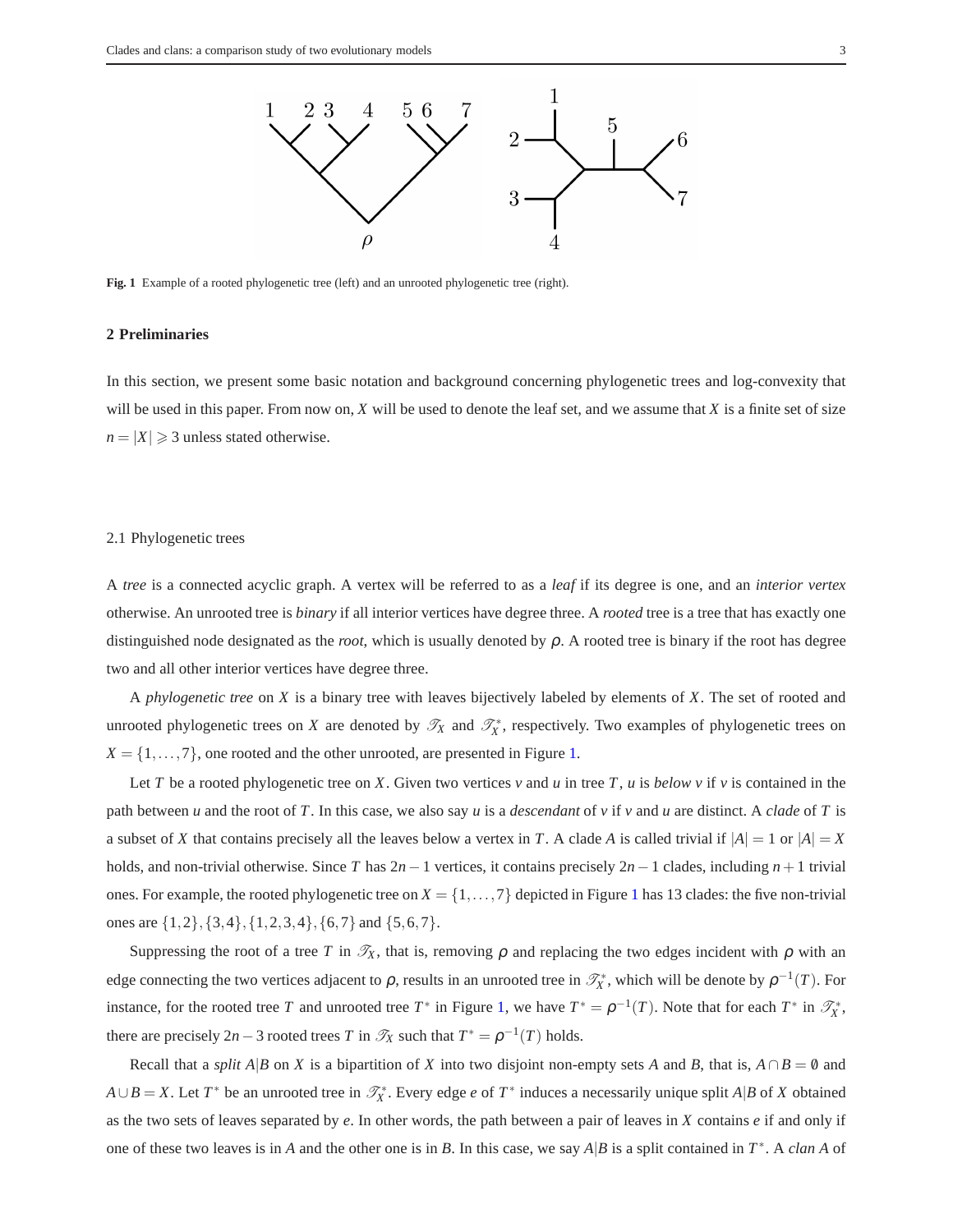*T*<sup>\*</sup> is a subset of *X* such that  $A|(X \setminus A)$  is a split contained in *T*<sup>\*</sup>. Since *T*<sup>\*</sup> has 2*n* − 3 edges and each edge induces two distinct clans, it contains precisely  $2(2n-3)$  clans.

#### 2.2 Log-convexity

A sequence {*y*1,...,*ym*} of real numbers is called *positive* if each number contained in the sequence is greater than zero. It is called *log-convex* if  $y_{k-1}y_{k+1} \geq y_k^2$  holds for  $2 \leq k \leq m-1$ . Clearly, a positive sequence  $\{y_k\}_{1 \leq k \leq m}$  is log-convex if and only if the sequence  $\{y_{k+1}/y_k\}_{1\leq k\leq m-1}$  is increasing. Therefore, a log-convex sequence of positive numbers is necessarily *unimodal*, that is, there exists an index  $1 \leq k \leq m$  such that

<span id="page-3-0"></span>
$$
y_1 \geq y_2 \geq \dots \geq y_k \quad \text{and} \quad y_k \leq y_{k+1} \leq \dots \leq y_m \tag{1}
$$

hold. Recall that a sequence  $\{y_i\}_{1\leq i\leq m}$  is also called unimodal if  $y_1 \leq y_2 \leq \cdots \leq y_k$  and  $y_k \geq y_{k+1} \geq \cdots \geq y_m$  hold for some  $1 \leq k \leq m$ . However, in this paper, unimodal is always referred to the situation specified in Eq. [\(1\)](#page-3-0).

<span id="page-3-1"></span>For later use, we end this section with the following results concerning log-convex sequences (see, e.g. [Liu and Wang](#page-20-21)  $(2007)$ .

**Lemma 1** If  $\{y_i\}_{1\leq i\leq m}$  and  $\{y'_i\}_{1\leq i\leq m}$  are two positive and log-convex sequences, then the sequences  $\{y_i+y'_i\}_{1\leq i\leq m}$ *and*  $\{y_i \cdot y'_i\}_{1 \leq i \leq m}$  *are positive and log-convex.* 

### **3 The PDA and YHK models**

In this section, we present a formal definition of the two null models investigated in this paper: the *proportional to distinguishable arrangements* (PDA) model and *Yule–Harding–Kingman* (YHK) model.

To begin with, recall that the number of rooted phylogenetic trees with leaf set *X* with  $n = |X|$  is

$$
\varphi(n) := (2n-3)!! = 1 \cdot 3 \cdots (2n-3) = \frac{(2n-2)!}{2^{n-1}(n-1)!}.
$$

Here we will use the convention that  $\varphi(1) = 1$ . Under the PDA model, each tree has the same probability to be generated, that is, we have

$$
\mathbb{P}_{\text{PDA}}(T) = \frac{1}{\varphi(n)}\tag{2}
$$

for every *T* in  $\mathcal{T}_X$ .

Under the Yule–Harding model, a rooted phylogenetic tree on *X* is generated as follows. Beginning with a two leafed tree, we "grow" it by repeatedly splitting a leaf into two new leaves. The splitting leaf is chosen randomly and uniformly among all the present leaves in the current tree. After obtaining an unlabeled tree with *n* leaves, we label each of its leaves with a label sampled randomly uniformly (without replacement) from *X*. When branch lengths are ignored, the Yule–Harding model is shown by [Aldous\(1996\)](#page-19-3) to be equivalent to the trees generated by Kingman's coalescent process, and so we call it the YHK model. Under this model, the probability of generating a tree  $T$  in  $\mathcal{T}_X$  is [\(Semple and Steel](#page-20-12), [2003\)](#page-20-12):

$$
\mathbb{P}_{YHK}(T) = \frac{2^{n-1}}{n!} \prod_{v \in \hat{V}(T)} \frac{1}{\lambda_v},\tag{3}
$$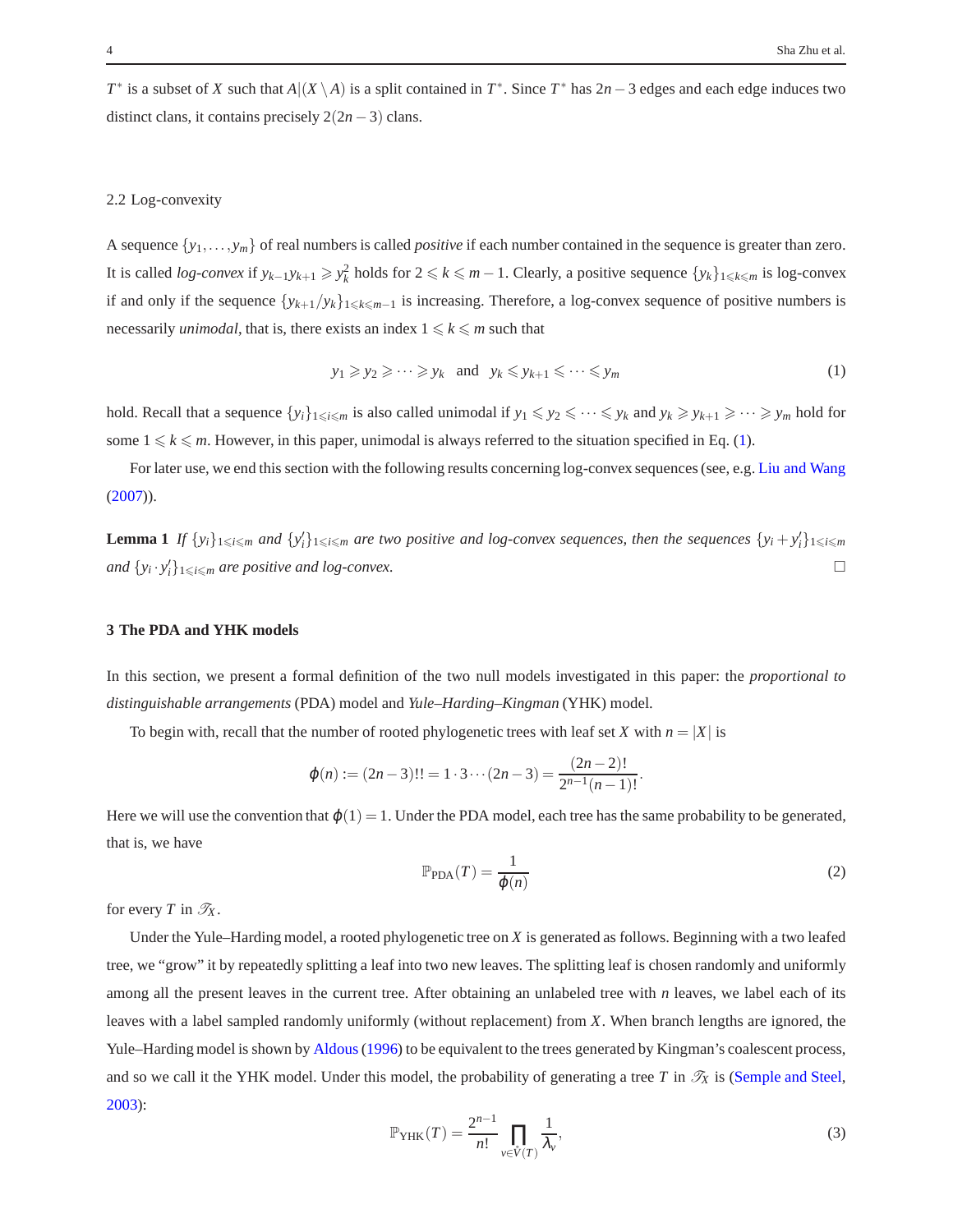where  $\mathring{V}(T)$  is the set of interior nodes of *T*, and  $\lambda_v$  is the number of interior nodes of *T* that are below *v*. For example, the probability of the rooted tree in Figure [1](#page-2-0) is  $2^{7-1}/(7! \times 3 \times 2 \times 6)$ .

For an unrooted tree  $T^*$  in  $\mathcal{T}_X^*$ , let  $\rho(T^*)$  denote the set of rooted trees  $T$  in  $\mathcal{T}_X$  with  $T^* = \rho^{-1}(T)$ . As noted previously in Section [2,](#page-2-1)  $T^*$  can be obtained from each of the  $2n-3$  rooted trees  $T$  in  $\rho(T^*)$  by removing the root of *T*. Using this correspondence scheme, a probability measure  $\mathbb P$  on  $\mathcal T_X$  induces a probability measure  $\mathbb P_u$  on the set  $\mathcal T_X^*$ . That is, we have

<span id="page-4-1"></span>
$$
\mathbb{P}_u(T^*) = \sum_{T \in \rho(T^*)} \mathbb{P}(T). \tag{4}
$$

In particular, let  $\mathbb{P}_{uYHK}$  and  $\mathbb{P}_{uPDA}$  denote the probability measures on  $\mathcal{T}_X^*$  induced by  $\mathbb{P}_{YHK}$  and  $\mathbb{P}_{PDA}$ , respectively. Note that this implies

<span id="page-4-0"></span>
$$
\mathbb{P}_{\text{uPDA}}(T^*) = \frac{1}{\varphi(n-1)}\tag{5}
$$

for every *T*<sup>\*</sup> in  $\mathcal{T}_X^*$ . Since the number of unrooted phylogenetic trees on *X* is  $|\mathcal{T}_X^*| = \varphi(n-1) = (2n-5)!!$ , each tree in  $\mathcal{T}_{X}^{*}$  has the same probability under  $\mathbb{P}_{\text{uPDA}}$ .

We end this section with a property of the PDA and YHK models that will play an important role in obtaining our results. Recall that a probability measure  $\mathbb P$  on  $\mathscr T_X$  has the *exchangeability property* if  $\mathbb P$  depends only on tree shapes, that is, if two rooted trees  $T'$  and  $T$  can be obtained from each other by permuting their leaves, then  $\mathbb{P}(T) = \mathbb{P}(T')$  holds. Similarly, a probability measure on  $\mathcal{T}_X^*$  has the exchangeability property if it depends only on tree shapes. It is wellknown that both  $\mathbb{P}_{YHK}$  and  $\mathbb{P}_{PDA}$ , the probability measures on the set of rooted trees  $\mathcal{T}_X$  induced by the YHK and PDA models, have the exchangeability property [\(Aldous](#page-19-3), [1996\)](#page-19-3), By Eqs. [\(5\)](#page-4-0) and [\(4\)](#page-4-1), we can conclude that the probability measures  $\mathbb{P}_{uYHK}$  and  $\mathbb{P}_{uPDA}$  on the set of unrooted trees  $\mathcal{T}_X^*$  also have the exchangeability property.

# **4 Clade probabilities**

In this section, we shall present our main results on clade probabilities. To this end, we need some further notation and definitions. Given a rooted binary tree *T*, let

$$
\mathbb{I}_T(A) = \begin{cases} 1, & \text{if } A \text{ is a clade of } T, \\ 0, & \text{otherwise,} \end{cases}
$$
 (6)

be the 'indicator' function that maps a subset *A* of *X* to 1 if *A* is a clade of *T*, and 0 otherwise. Now for a subset *A* of *X*, the probability of *X* being a clade of a random tree sampled according to a probability distribution  $\mathbb P$  on  $\mathscr T_X$  is defined as

<span id="page-4-2"></span>
$$
\mathbb{P}(A) = \sum_{T \in \mathcal{I}_X} \mathbb{P}(T) \mathbb{I}_T(A). \tag{7}
$$

Since  $\sum_{A \subseteq X} \mathbb{I}_T(A) = 2n - 1$  for each  $T \in \mathcal{T}_X$  and  $\sum_{T \in \mathcal{T}_X} \mathbb{P}(T) = 1$ , we have

$$
\sum_{A\subseteq X} \mathbb{P}(A) = \sum_{A\subseteq X} \sum_{T\in\mathcal{I}_X} \mathbb{P}(T) \mathbb{I}_T(A) = \sum_{T\in\mathcal{I}_X} \mathbb{P}(T) \sum_{A\subseteq X} \mathbb{I}_T(A) = 2n - 1.
$$

By the last equation, we note that each probability measure  $\mathbb P$  on  $\mathscr T_X$  induces a measure on the set of all subsets of *X*, which can be normalized to a probability measure by a factor of  $1/(2n-1)$ .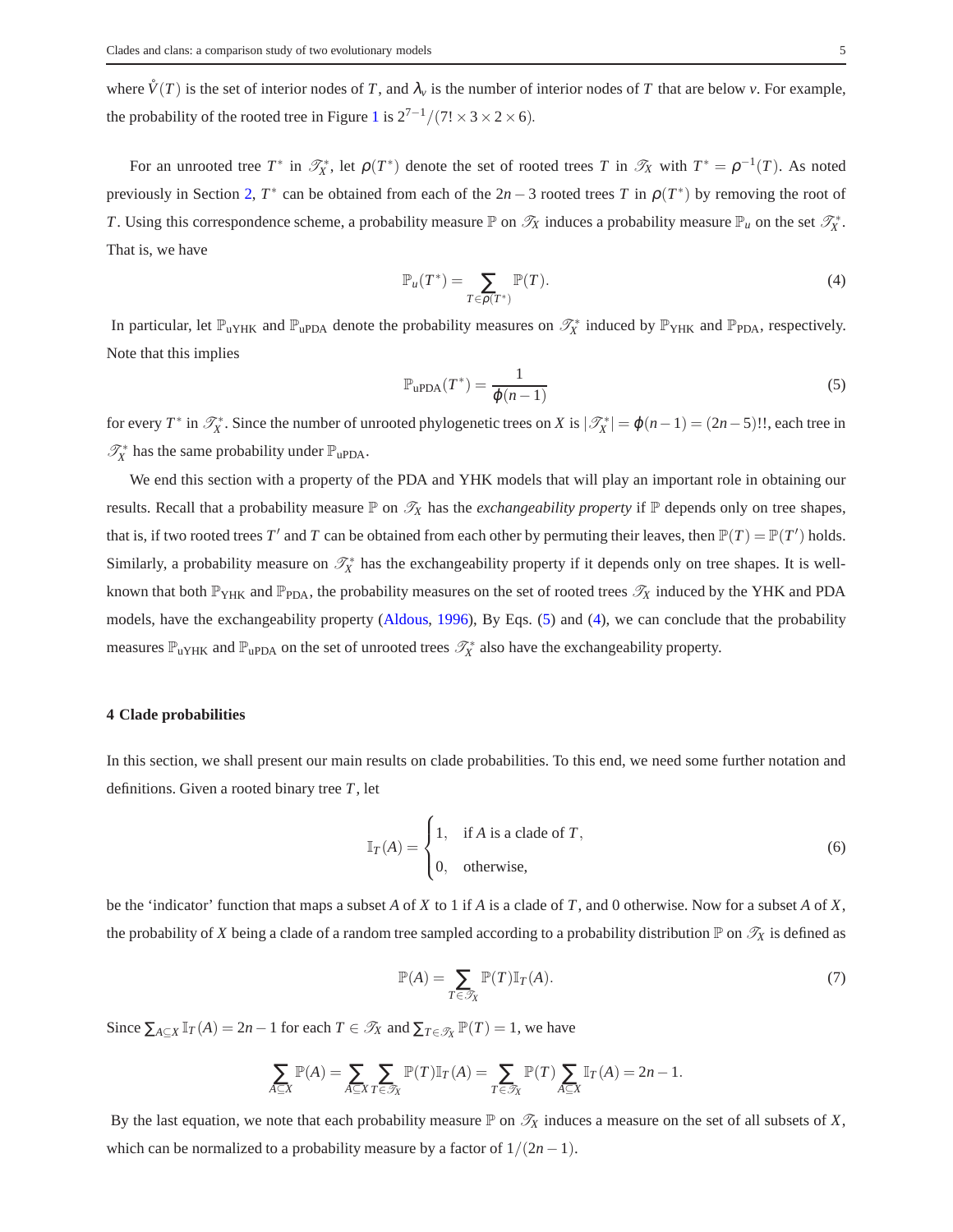The above definitions on a subset of *X* can be extended to a collection of subsets of *X*. That is, given a collection of subsets  $\{A_1, \ldots, A_k\}$  of *X*, we have

$$
\mathbb{I}_T(A_1,\ldots,A_m)=\mathbb{I}_T(A_1)\cdots\mathbb{I}_T(A_m),\tag{8}
$$

and

$$
\mathbb{P}(A_1,\ldots,A_m)=\sum_{T\in\mathscr{T}_X}\mathbb{P}(T)\big(\mathbb{I}_T(A_1)\cdots\mathbb{I}_T(A_m)\big).
$$
\n(9)

Note that  $\mathbb{I}_T(A_1,\ldots,A_m)=1$  if and only if each  $A_i$  is a clade of *T* for  $1\leq i\leq m$ . On the other hand, it is well known (see, e.g. [Semple and Steel](#page-20-12) [\(2003\)](#page-20-12)) that given a collection of subsets  $\{A_1,\ldots,A_k\}$  of *X*, there exists a tree  $T \in \mathcal{T}_X$  with  $\mathbb{I}_T(A_1,\ldots,A_m)=1$  if and only if  $\{A_1,\ldots,A_k\}$  forms a *hierarchy*, that is,  $A_i \cap A_j \in \{0,A_i,A_j\}$  holds for  $1 \leq i < j \leq m$ .

The following result shows that if a probability measure depends only on tree shapes, then the clade probabilities derived from it are also independent of the 'labeling' of the elements.

**Lemma 2** Let  $\mathbb P$  be a probability measure on  $\mathcal T_X$  that has the exchangeability property. Then for each pair of subsets A *and*  $A'$  *of*  $X$  *with*  $|A| = |A'|$ *, we have* 

<span id="page-5-0"></span>
$$
\mathbb{P}(A) = \mathbb{P}(A') \quad and \qquad \mathbb{P}(A, X \setminus A) = \mathbb{P}(A', X \setminus A'). \tag{10}
$$

*Proof* Suppose that *A* and *A'* are two subsets of *X* that have the same size. Then there exists a permutation  $\pi$  on *X* such that  $A' = A^{\pi} := \{\pi(x) \mid x \in A\}$ . Now for each tree *T* in  $\mathcal{T}_X$ , let  $T^{\pi}$  be the tree obtained from *T* by relabeling the leaves of *T* according to permutation  $\pi$ . Then *A* is a clade of *T* if and only if  $A^{\pi}$  is a clade of  $T^{\pi}$ . Together with Eq. [\(7\)](#page-4-2), we have

$$
\mathbb{P}(A) = \sum_{T \in \mathcal{T}_X} \mathbb{P}(T) \mathbb{I}_T(A) = \sum_{T \in \mathcal{T}_X} \mathbb{P}(T) \mathbb{I}_{T^{\pi}}(A^{\pi}) \n= \sum_{T \in \mathcal{T}_X} \mathbb{P}(T^{\pi}) \mathbb{I}_{T^{\pi}}(A^{\pi}) = \sum_{T^{\pi} \in \mathcal{T}_X} \mathbb{P}(T^{\pi}) \mathbb{I}_{T^{\pi}}(A^{\pi}) = \mathbb{P}(A^{\pi}),
$$

where the third equality follows from the exchangeability property of  $\mathbb P$ . This shows  $\mathbb P(A) = \mathbb P(A')$ , and a similar argument leads to  $\mathbb{P}(A, X \setminus A) = \mathbb{P}(A', X \setminus A'$ ).  $\Box$ 

Since  $\mathbb{P}_{YHK}$  has the exchangeability property, by Lemma [2](#page-5-0) we know that  $\mathbb{P}_{YHK}(A)$  is determined by the size of A only. Therefore, we denote

$$
p_n(a) = \mathbb{P}_{YHK}(A),
$$

as the probability that a random tree in  $\mathcal{T}_X$ , where  $n = |X|$ , induces a specific clade *A* of size *a* under the YHK model. Similarly, we let

$$
q_n(a) = \mathbb{P}_{\text{PDA}}(A),
$$

be the probability that a random tree in  $\mathcal{T}_X$  induces a specific clade A of size a under the PDA model. In addition, we also denote

$$
p_n(a, n-a) = \mathbb{P}_{YHK}(A, X \setminus A),
$$
 and  $q_n(a, n-a) = \mathbb{P}_{PDA}(A, X \setminus A),$ 

the probabilities that both *A* and *X*  $\setminus$  *A* are clades of a tree in  $\mathcal{T}_X$  generated under the YHK and PDA models, respectively. Note that if both *A* and *X*  $\setminus$  *A* are clades of a tree *T*, then they are precisely the clades consisting of the leaves below the two children of the root of *T*.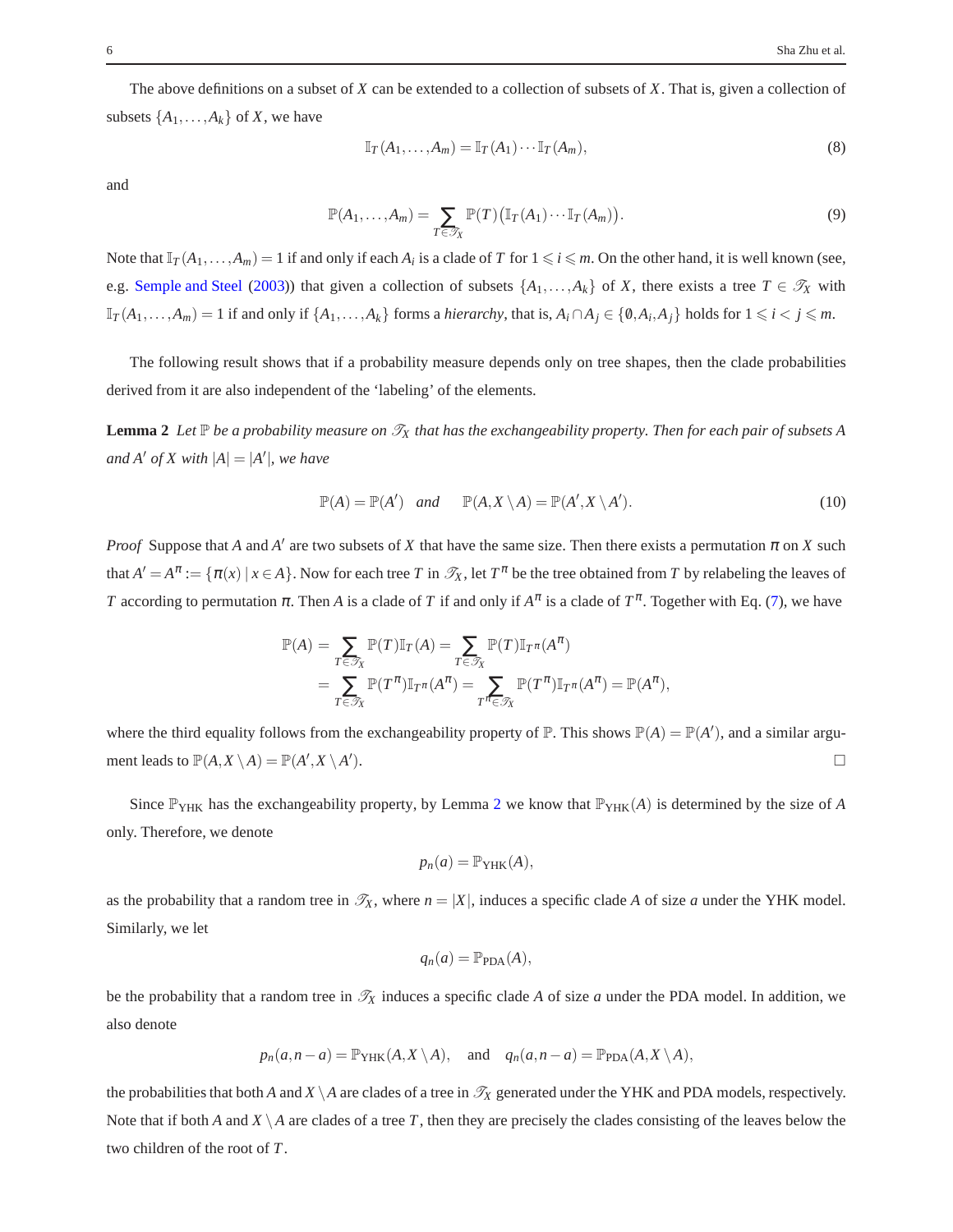**Corollary 1** Let  $\mathbb P$  be a probability measure on  $\mathscr T_X$  that has the exchangeability property. For each  $1 \le a \le n$ , the *expected number of clades with size a contained in a random tree sampled according to*  $\mathbb P$  *is* 

$$
\binom{n}{a}\mathbb{P}(A),
$$

*where A is an arbitrary subset of X with*  $|A| = a$ .

*Proof* Denote the collection of subsets of *X* with size *a* by  $\mathscr{X}_a$  and fix a subset  $A \in \mathscr{X}_a$ . Let  $Z_T(a) := \sum_{Y \in \mathscr{X}_a} \mathbb{I}_T(Y)$  be the number of clades with size *a* contained in a tree *T*. Then the expected number of clades with size *a* contained in a random tree sampled according to  $\mathbb P$  is given by

$$
\sum_{T \in \mathcal{T}_X} \mathbb{P}(T) Z_T(a) = \sum_{T \in \mathcal{T}_X} \sum_{Y \in \mathcal{X}_a} \mathbb{P}(T) \mathbb{I}_T(Y) = \sum_{Y \in \mathcal{X}_a} \sum_{T \in \mathcal{T}_X} \mathbb{P}(T) \mathbb{I}_T(Y) = \sum_{Y \in \mathcal{X}_a} \mathbb{P}(Y) = {n \choose a} \mathbb{P}(A),
$$

<span id="page-6-1"></span>where the last equality holds because by Lemma [2](#page-5-0) we have  $\mathbb{P}(Y) = \mathbb{P}(A)$  for all  $Y \in \mathcal{X}_a$ .

## 4.1 Clade probabilities under the YHK model

In this subsection we study the clade probabilities under the YHK model. First, we have the following theorem concerning the computation of  $p_n(a)$  and  $p_n(a, n - a)$ , which was discovered and rediscovered several times in the literature (see, e.g., [Blum and Francois](#page-19-4) [\(2005\)](#page-19-4); [Brown](#page-19-5) [\(1994\)](#page-19-5); [Heard](#page-20-22) [\(1992](#page-20-22)); [Rosenberg](#page-20-23) [\(2003,](#page-20-23) [2006\)](#page-20-24)).

**Theorem 1** *For a positive integer*  $a \le n-1$  *we have:* 

(i) 
$$
p_n(a) = \frac{2n}{a(a+1)} {n \choose a}^{-1}
$$
.  
(ii)  $p_n(a, n-a) = \frac{2}{n-1} {n \choose a}^{-1}$ .

By the above results, we show below that clade probabilities under the YHK model form a log-convex sequence. This implies that the clades with small or large size are more likely to be generated than those with middle size under the model.

<span id="page-6-2"></span>**Theorem 2** *For n* ≥ 3*, the sequence*  ${p_n(a)}_1 \leq a \leq n}$  *and*  ${p_n(a,n-a)}_1 \leq a \leq n$  *are log-convex. Moreover, let* 

<span id="page-6-0"></span>
$$
\Delta(n):=\sqrt{n+\left(\frac{n-3}{4}\right)^2}+\frac{n-3}{4};
$$

*then we have*

(i) 
$$
p_n(a) \geq p_n(a+1)
$$
 for  $a \leq \Delta(n)$ , and  $p_n(a) < p_n(a+1)$  for  $a > \Delta(n)$ , and

(ii)  $p_n(a, n-a) > p_n(a+1, n-a-1)$  for  $a \le n/2$  and  $p_n(a, n-a) < p_n(a+1, n-a-1)$  for  $a \ge n/2$ .

*Proof* Let  $y_a = \frac{2n}{a(a+1)}$  for  $1 \le a \le n-1$  and  $y_n = 1$ , and  $y'_a = {n \choose a}^{-1}$  for  $1 \le a \le n$ . Since  $\{y_a\}_{1 \le a \le n}$  and  $\{y'_a\}_{1 \le a \le n}$  are both log-convex, by Lemma [1](#page-6-0) and Theorem 1 we can conclude that the sequence  $\{p_n(a)\}_{1\leq a\leq n}$  is log-convex. A similar argument shows that  $\{p_n(a, n-a)\}_{1\leq a\leq n}$  is also log-convex.

By Theorem [1,](#page-6-0) we have

$$
\frac{p_n(a+1)}{p_n(a)} = \frac{a(a+1)\binom{n}{a}}{(a+1)(a+2)\binom{n}{a+1}} = \frac{a(a+1)}{(a+2)(n-a)},
$$

*p<sub>n(a)</sub>*  $(a+1)(a+2)(a+1)$  (a)<br>for 1 ≤ *a* ≤ *n*−2. The last equation is less than or equal to 1 if and only if

$$
a(a+1) \leqslant (a+2)(n-a) \iff 2a^2 - (n-3)a - 2n \leqslant 0.
$$

Therefore,  $p_n(a+1) \leq p_n(a)$  if and only if  $a \leq \Delta(n)$ . This establishes Part (i) of the theorem.

Part (ii) of the theorem follows from the fact that  $\binom{n}{a} < \binom{n}{a+1}$  for  $a \leq n/2$  and  $\binom{n}{a} > \binom{n}{a+1}$  for  $a \geq n/2$ .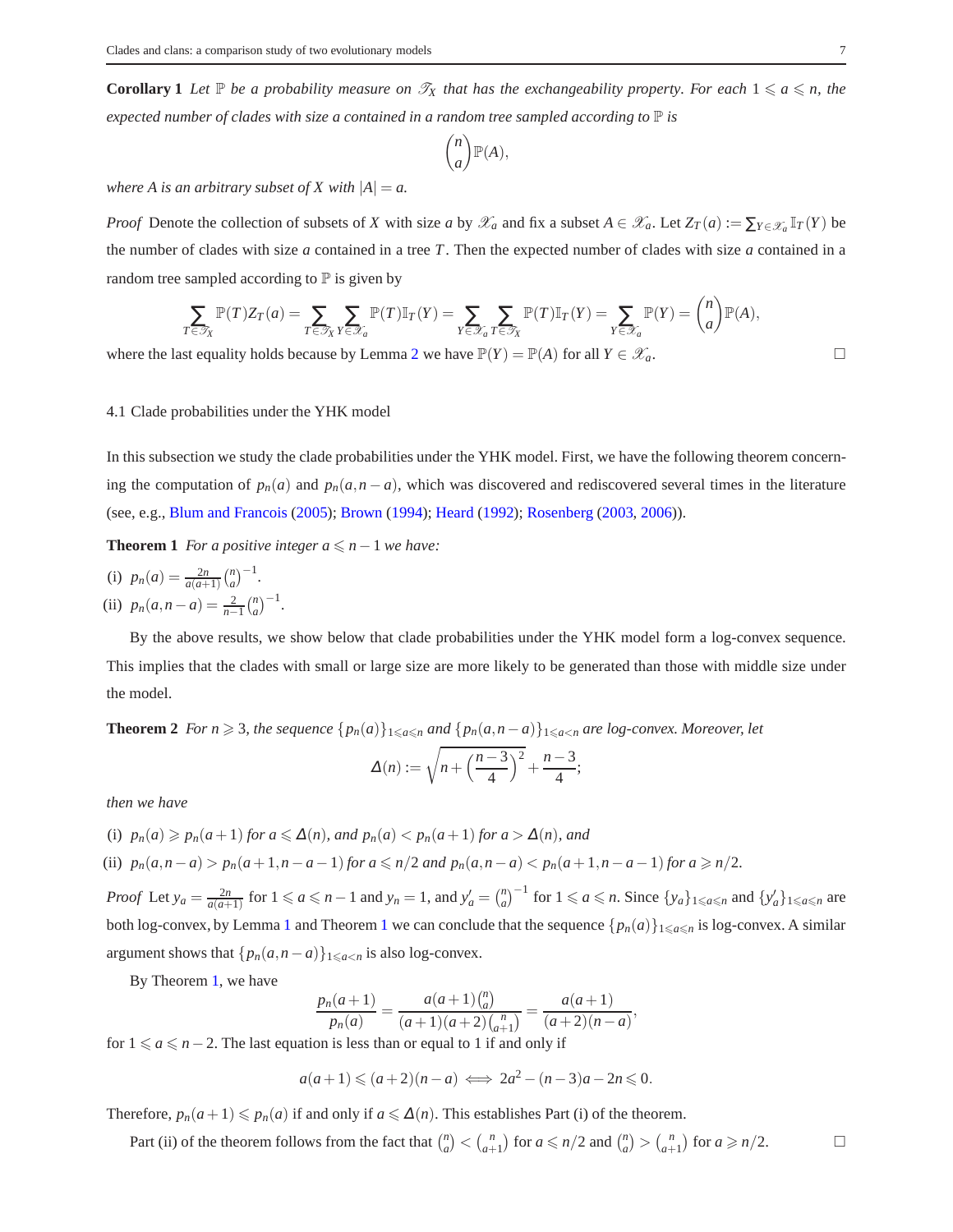# <span id="page-7-1"></span>4.2 Clade probabilities under the PDA model

Parallel to those in the Section [4.1,](#page-6-1) in this subsection we derive results on clade probabilities under the PDA model.

**Theorem 3** *For a positive integer*  $a \le n-1$  *we have:* 

(i) 
$$
q_n(a) = \frac{\varphi(a)\varphi(n-a+1)}{\varphi(n)} = {n-1 \choose a-1} {2n-2 \choose 2a-2}^{-1}
$$
.  
\n(ii)  $q_n(a,n-a) = \frac{\varphi(a)\varphi(n-a)}{\varphi(n)} = \frac{1}{(2n-2a-1)} {n-1 \choose a-1} {2n-2 \choose 2a-2}^{-1}$ .

*Proof* To derive the formula for  $q_n(a)$ , it suffices to show that there are  $\varphi(a)\varphi(n-a+1)$  trees in  $\mathscr A$ , the subset of trees in  $\mathcal{T}_X$  containing *A* as a clade, because the probability of each tree in  $\mathcal{T}_X$  is  $1/\varphi(n)$ . Without loss of generality, we can assume that  $X = \{1, 2, \dots, n\}$  and  $A = \{n - a + 1, \dots, n\}$ . Let

<span id="page-7-0"></span>
$$
X' := (X - A) \cup \{n - a + 1\} = \{1, 2, \cdots, n - a, n - a + 1\};
$$

then each tree in  $\mathscr A$  can be generated by the following two steps: picking up a tree in  $\mathscr T_{X'}$  and replacing the leaf with label  $n-a+1$  by a tree from  $\mathcal{T}_A$ . In addition, a different choice of trees in the first step or the second step will result in a different tree in  $\mathcal A$ . Since there are  $\varphi(n-a+1)$  possible choices in the first step and  $\varphi(a)$  ones in second step, we can conclude that the number of trees  $\mathscr A$  is  $\varphi(a)\varphi(n-a+1)$ . In addition, using the fact that

$$
\varphi(m) = (2m-3)!! = \frac{(2m-2)!!}{2^{m-1}(m-1)!}
$$

holds for  $m \geq 1$ , we have

$$
q_n(a) = \frac{\varphi(a)\varphi(n-a+1)}{\varphi(n)} = \frac{(2a-2)!(2n-2a)!(n-1)!}{(2n-2)!(a-1)!(n-a)!} = {n-1 \choose a-1} {2n-2 \choose 2a-2}^{-1}.
$$

The proof of the formula for  $q_n(a, n - a)$  is similar to the one for  $q_n(a)$ . Let  $\mathcal{A}^*$  be the collection of the trees in  $\mathcal{T}_X$  containing both *A* and  $X - A$  as clades. Then a tree in  $\mathcal{A}^*$  is uniquely determined by choosing a tree in  $\mathcal{T}_A$ , and subsequently another tree from  $\mathscr{T}_{X-A}$ . This implies the number of trees in  $\mathscr{A}^*$  is  $\varphi(a)\varphi(n-a)$ . Hence

$$
q_n(a, n-a) = \frac{\varphi(a)\varphi(n-a)}{\varphi(n)} = \frac{1}{(2n-2a-1)}q_n(a)
$$

$$
= \frac{1}{(2n-2a-1)}\binom{n-1}{a-1}\binom{2n-2}{2a-2}^{-1}.
$$

 $\Box$ 

<span id="page-7-2"></span>Recall that in Theorem [2](#page-6-2) we show that clade probabilities under the YHK model form a log-convex sequence. Here we establish a similar result for the PDA model, which implies that the sequences  $\{q_n(a)\}_{1\leq a\leq n}$  and  $\{q_n(a,n-a)\}_{1\leq a\leq n}$ are also unimodal.

**Theorem 4** *For n* ≥ 3, *the sequence*  $\{q_n(a)\}_{1\leq a\leq n}$  *and*  $\{q_n(a,n-a)\}_{1\leq a\leq n}$  *are log-convex. Moreover, we have* 

- (i)  $q_n(a+1) \geqslant q_n(a)$  when  $a \geqslant n/2$ , and  $q_n(a+1) \leqslant q_n(a)$  when  $a \leqslant n/2$ .
- (ii)  $q_n(a+1, n-a-1) \geq q_n(a, n-a)$  when  $a \geq (n-1)/2$ , and  $q_n(a+1, n-a-1) \geq q_n(a, n-a)$  when  $a \leq (n-1)/2$ .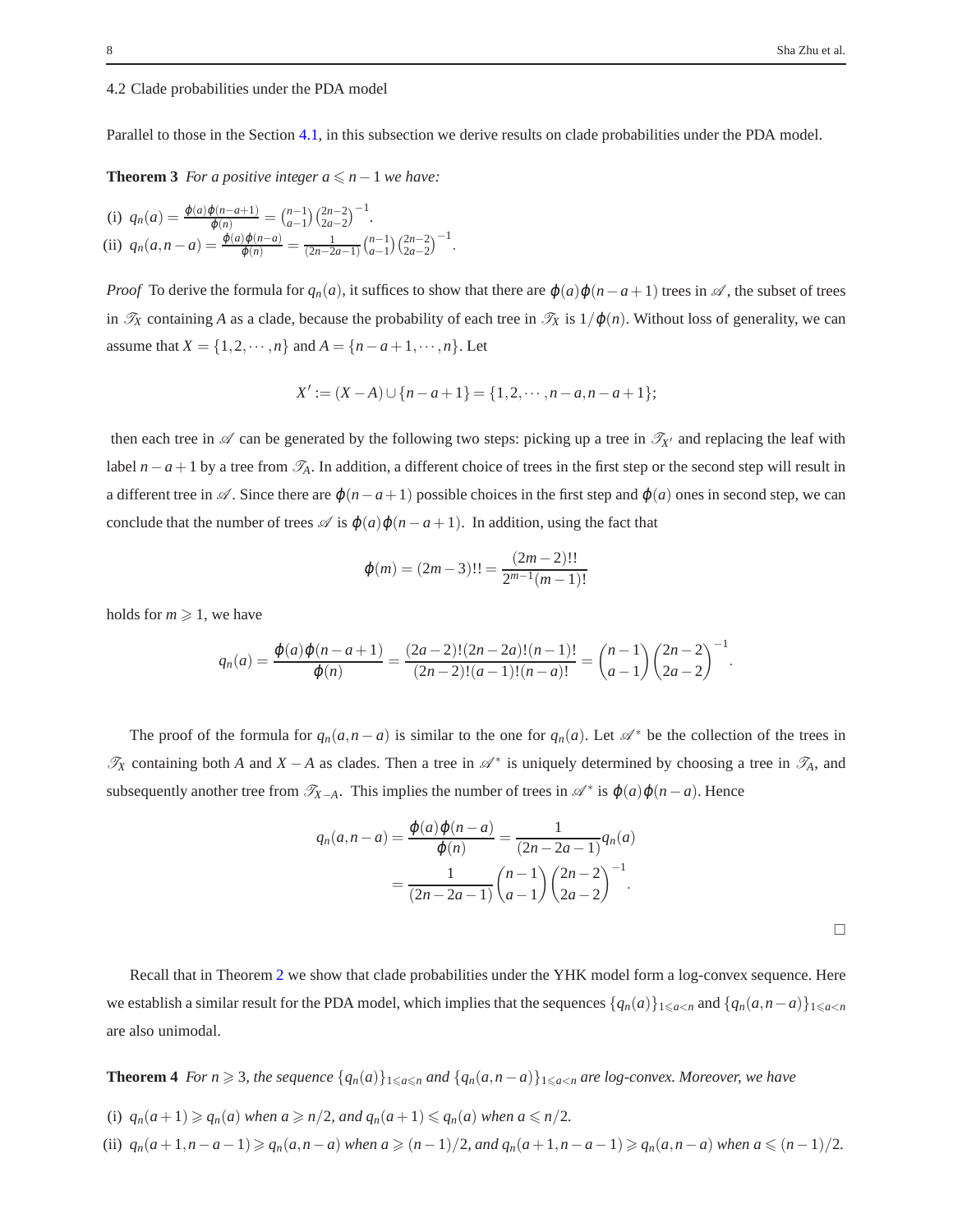*Proof* By Theorem [3](#page-7-0) and  $q_n(n) = 1$ , for  $1 \le a \le n$  we have

$$
\frac{q_n(a+1)}{q_n(a)} = \frac{2a-1}{2n-2a-1},
$$

which is greater than or equal to 1 when  $2a - 1 \ge 2n - 2a - 1$ , or equivalently when  $a \ge n/2$ . Thus Part (i) follows. Moreover, we have

$$
\frac{q_n(a+1)q_n(a-1)}{q_n^2(a)} = \left(\frac{2a-1}{2a-3}\right)\left(\frac{2n-2a+1}{2n-2a-1}\right) \ge 1,
$$

for  $2 \le a < n$ , and hence  $\{q_n(a)\}_{1 \le a \le n}$  is log-convex.

Similarly, we have

$$
\frac{q_n(a+1,n-a-1)}{q_n(a,n-a)} = \left(\frac{2n-2a-1}{2n-2a-3}\right) \left(\frac{q_n(a+1)}{q_n(a)}\right) = \frac{2a-1}{2n-2a-3},
$$

which is greater than or equal to 1 when  $2a-1 \ge 2n-2a-3$ , or equivalently when  $a \ge (n-1)/2$ . Moreover, we have

$$
\frac{q_n(a+1,n-a-1)q_n(a-1,n-a+1)}{q_n^2(a,n-a)} = \left(\frac{2a-1}{2a-3}\right)\left(\frac{2n-2a-1}{2n-2a-3}\right) \ge 1,
$$

and hence  $\{q_n(a)\}\substack{a \leq a \leq n}$  is log-convex.

#### 4.3 A comparison between the PDA and YHK models

Using the formulae for computing clade probabilities under the PDA and YHK models presented in the previous two subsections, here we investigate the differences between these two models. Let's begin with comparing  $p_n(a)$  and  $q_n(a)$ , the probabilities of a specific (and fixed) clade of size *a* under the YHK and PDA models, respectively. As an example, consider the ratio of  $p_n(a)/q_n(a)$  with  $n = 30$  as depicted in Figure [2.](#page-9-0) Then it is clear that, except for  $a = 1$  for which both  $p_n(a) = q_n(a) = 1$ , the ratio is strictly decreasing and is less than 1 when *a* is greater than certain value. This 'phase transition' type phenomenon holds for all  $n > 3$ , as the following theorem shows.

<span id="page-8-0"></span>**Theorem 5** For  $n > 3$ , there exists a number  $\kappa(n)$  in  $[2, n-1]$ , such that  $p_n(a) > q_n(a)$  for  $2 \le a < \kappa(n)$ , and  $p_n(a) <$  $q_n(a)$  *for*  $\kappa(n) < a \leq n-1$ .

*Proof* Let

$$
g_n(a) = \frac{p_n(a)}{q_n(a)} = \frac{2n}{a(a+1)} {2n-2 \choose 2a-2} {n \choose a}^{-1} {n-1 \choose a-1}^{-1}.
$$

Using the identity  $\binom{m}{k+1} = \frac{m-k}{k+1} \binom{m}{k}$ , we obtain

$$
\frac{g_n(a+1)}{g_n(a)} = \frac{a(a+1)(2n-2a-1)}{(a+2)(2a-1)(n-a)}.
$$

We have

$$
a(a+1)(2n-2a-1) < (a+2)(2a-1)(n-a) \iff a > \frac{2n}{n+3}
$$

,

and hence  $g_n(a) > g_n(a+1)$  for  $2n/(n+3) < a \le n-2$ . Since  $2n/(n+3) < 2$ , we have  $g_n(2) > g_n(3) > \cdots > g_n(n-1)$ .

It is easy to see that for  $n > 3$ ,

$$
g_n(2) = \frac{2(2n-3)}{3(n-1)} > 1
$$

and

$$
g_n(n-1) = \frac{2(2n-3)}{n(n-1)} < 1.
$$

This and the fact that  $g_n(a)$  is strictly decreasing on  $[2, n-1]$  imply the existence of the number  $\kappa(n)$  in the theorem.  $\square$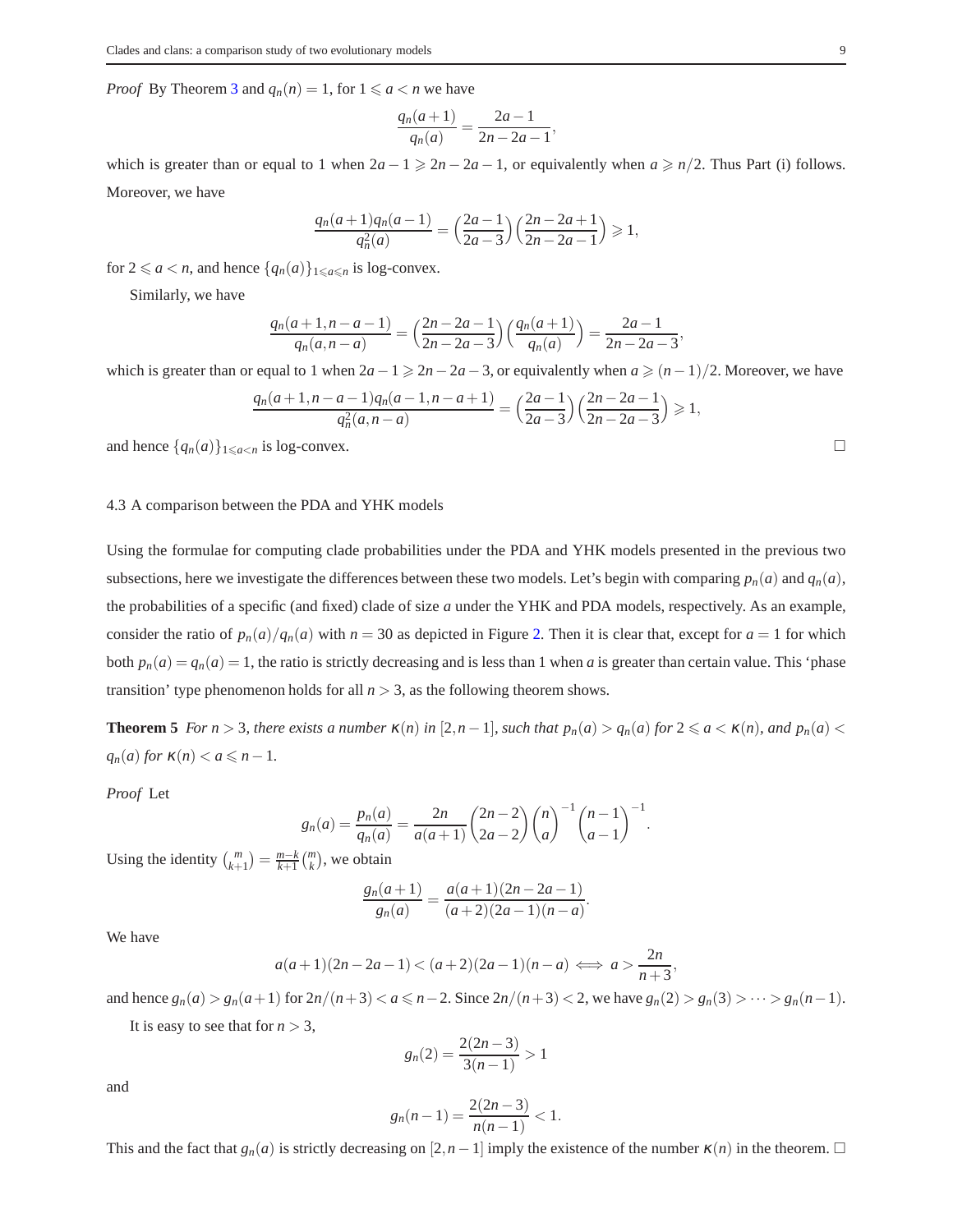

<span id="page-9-0"></span>Fig. 2 Plots of the ratios  $p_n(a)/q_n(a)$  and  $p_n(a, n-a)/q_n(a, n-a)$ , with  $n = 30$  and  $a = 1, ..., 29$ .

Next, we consider  $p_n(a, n-a)$  and  $q_n(a, n-a)$ . Note that by definition, both  $p_n(a)$  and  $q_n(a, n-a)$  are symmetric about *n*/2, as demonstrated by the plot of the ratio  $p_n(a, n - a)/q_n(a, n - a)$  with  $n = 30$  in Figure [2.](#page-9-0) In addition, the figure shows that the ratio is strictly increasing on the interval  $[1, \lfloor n/2 \rfloor]$  (and by the symmetry of the ratio, it is strictly decreasing on the interval  $\lfloor n/2 \rfloor, n-1$ ). This observation is made precise and rigorous in the following theorem.

**Theorem 6** For  $n > 3$ , there exists a number  $\lambda(n)$  in  $[1, \lfloor n/2 \rfloor]$ , such that  $p_n(a, n-a) < q_n(a, n-a)$  for  $1 \le a \le \lambda(n)$ , *and*  $p_n(a, n - a) > q_n(a, n - a)$  *for*  $\lambda(n) < a \leq n/2$ .

*Proof* Let

$$
h_n(a) = \frac{p_n(a, n-a)}{q_n(a, n-a)} = \frac{2(2n-2a-1)}{n-1} {2n-2 \choose 2a-2} {n \choose a}^{-1} {n-1 \choose a-1}^{-1}.
$$

Then

$$
\frac{h_n(a+1)}{h_n(a)} = \frac{(a+1)(2n-2a-3)}{(2a-1)(n-a)} > 1,
$$

where the last inequality follows from the observation that

$$
(a+1)(2n-2a-3)-(n-a)(2a-1)=3(n-2a-1)>0
$$

holds for  $1 \le a \le \lfloor n/2 \rfloor - 1$ . This implies that the function  $h_n(a)$  is strictly increasing on the interval  $[1, \lfloor n/2 \rfloor]$ .

Thus, it now suffices to show that  $h_n(1) \leq 1$  and  $h_n(\lfloor n/2 \rfloor) \geq 1$  in order to demonstrate the existence of  $\lambda(n)$ . We have

$$
h_n(1) = \frac{p_n(1, n-1)}{q_n(1, n-1)} = \frac{2(2n-3)}{n(n-1)} < 1,
$$

if  $n > 3$ . Let  $k = \lfloor n/2 \rfloor$ . If *n* is even (i.e.,  $k = n/2$ ), then for  $k \ge 2$ 

$$
h_{2k}(k) = \frac{2(4k - 2k - 1)}{(2k - 1)} \binom{4k - 2}{2k - 2} \binom{2k}{k}^{-1} \binom{2k - 1}{k - 1}^{-1}
$$

$$
= \binom{4k - 2}{2k - 2} \binom{2k - 1}{k - 1}^{-2} > 1.
$$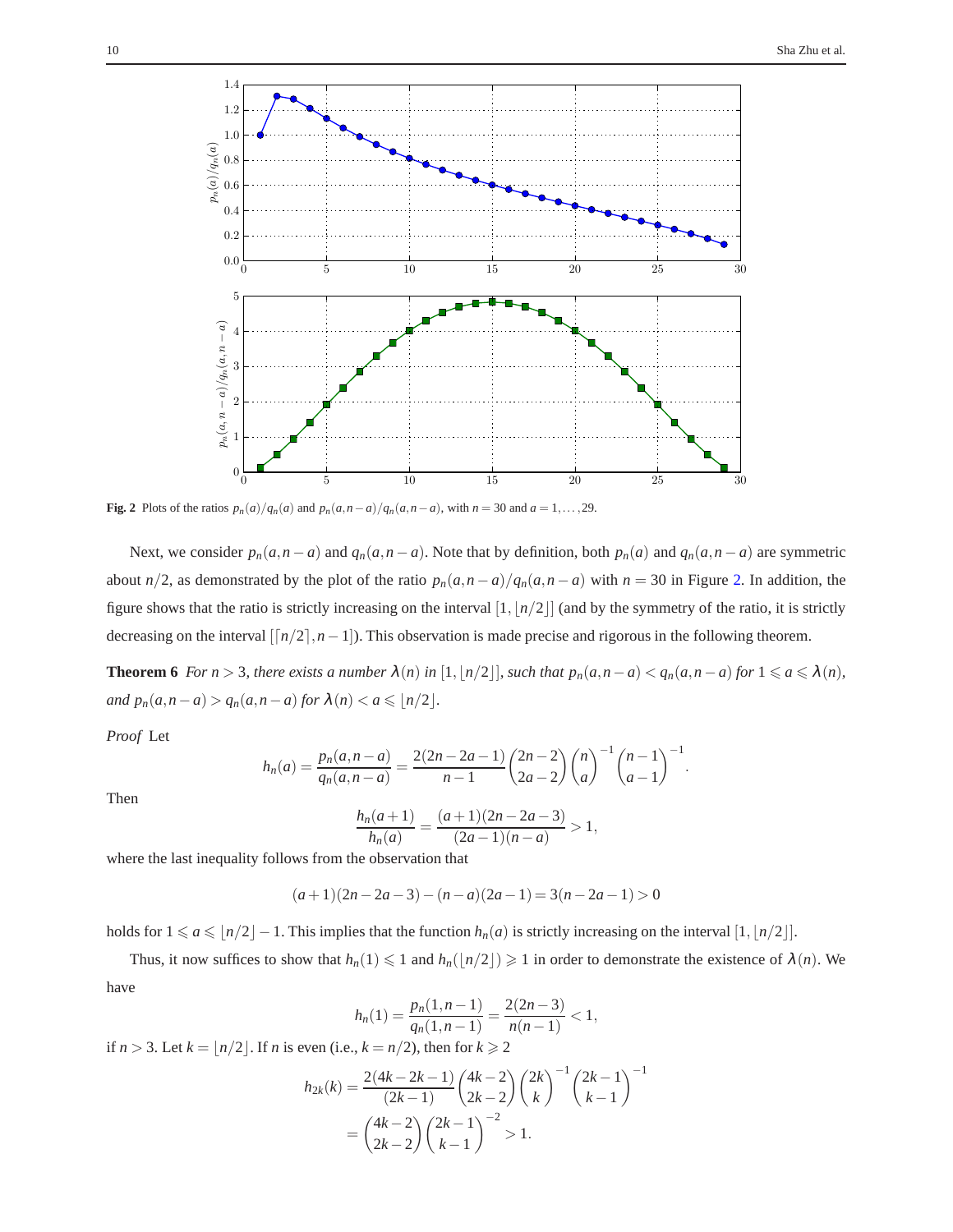

<span id="page-10-0"></span>**Fig. 3** Plot of function  $u_n(a)$  with  $n = 30$ .

The inequality in the last equation can be seen as follows. Let *A* and *B* be two sets, each having (2*k* −1) elements. The number of subsets of  $A \cup B$  that have  $k-1$  elements from each of  $A$  and  $B$  is  $\binom{2k-1}{k-1}^2$ . On the other hand, the total number of  $(2k-2)$ -subsets of *A* ∪ *B* is  $\binom{4k-2}{2k-2}$ .

If *n* is odd (i.e.,  $k = (n-1)/2$ ), then

$$
h_{2k+1}(k) = \frac{2(2k+1)}{2k} \binom{4k}{2k-2} \binom{2k+1}{k}^{-1} \binom{2k}{k-1}^{-1}
$$

$$
= \frac{2k+1}{k} \binom{4k}{2k-2} \frac{k}{2k+1} \binom{2k}{k-1}^{-2}
$$

$$
= \binom{4k}{2k-2} \binom{2k}{k-1}^{-2}.
$$

Using the same argument as in proving  $h_{2k}(k) > 1$ , we also have  $h_{2k+1}(k) \ge 1$  for  $k \ge 1$ .

Let *A* be a fixed subset of *X* with size *a*, where  $1 \le a \le n - 1$ . In the previous two theorems, we present comparison results for  $\mathbb{P}(A)$  and  $\mathbb{P}(A,X \setminus A)$  under the YHK and PDA models. We end this subsection with a comparison study of  $\mathbb{P}(A, X \setminus A)/\mathbb{P}(A)$ , that is, the probability that a tree  $T \in \mathcal{T}_X$  sampled according to probability measure  $\mathbb P$  contains both *A* and *X* \ *A* as its clades (which means that *A* and *X* \ *A* are the clades below the two children of the root of *T*), given that *A* is a clade of *T*. To this end, let

$$
u_n(a) = \frac{p_n(a, n-a)}{p_n(a)} - \frac{q_n(a, n-a)}{q_n(a)} = \frac{a(a+1)}{n(n-1)} - \frac{1}{2n-2a-1}
$$

be the difference between the two conditional probabilities under the two models. We are interested in the sign changes of  $u_n(a)$  as it indicates a 'phase transitions' between these two models. For instance, considering the values of  $u_n(a)$ for *n* = 30 as depicted in Figure [3,](#page-10-0) then there exists a unique change of sign. Indeed, the observation that there exists a unique change of sign of  $u_n(a)$  holds for general *n*, as the following theorem shows.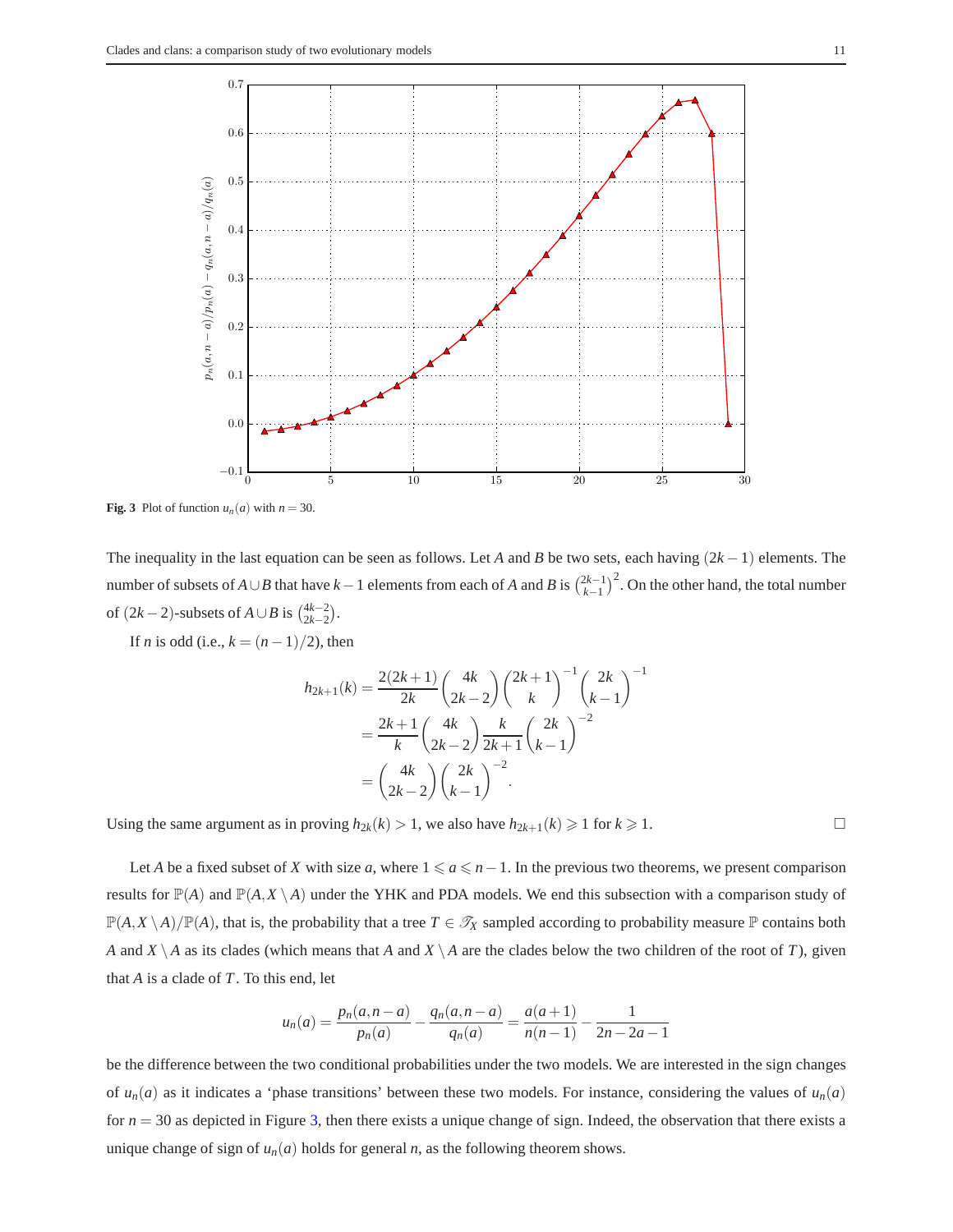**Theorem 7** *For n*  $\geq$  3*, there exists*  $\tau(n) \in [1, n-1]$  *such that*  $u_n(a) \leq 0$  *if a*  $\leq \tau(n)$  *and*  $u_n(a) \geq 0$  *if a*  $\geq \tau(n)$ *.* 

*Proof* Consider the function

$$
f_n(x) = \frac{x(x+1)}{n(n-1)} - \frac{1}{2n-2x-1}, \quad x \in \mathbb{R}.
$$

Clearly  $f_n(x)$  agrees with  $u_n(a)$  when  $x = a$ . Then

$$
f'_n(x) = \frac{2x+1}{n(n-1)} - \frac{2}{(2n-2x-1)^2} = \frac{t(2n-t)^2 - 2n(n-1)}{n(n-1)(2n-t)^2},
$$

where  $t = 2x + 1$ . The sign of  $f'_n(x)$  thus depends on the sign of

$$
g_n(t) = t(2n - t)^2 - 2n(n - 1).
$$

We see that  $g_n(t)$  is a polynomial of *t* of degree 3, and hence it can have at most three (real) roots. On the other hand, for  $n \geqslant 3$ , we have:

$$
g_n(0) = -2n(n-1) < 0,
$$
\n
$$
g_n(1) = n^2 + (n-1)^2 > 0,
$$
\n
$$
g_n(2n-1) = -2n(n-2) - 1 < 0,
$$

and

 $\lim_{t\to\infty}g_n(t)=\infty.$ 

Therefore,  $g_n(t)$  has exactly three roots  $t_1 \in (0,1)$ ,  $t_2 \in (1,2n-1)$ , and  $t_3 > 2n-1$ . Note further that  $g_n(n) = n^3 - 1$  $2n(n-1) = n((n-1)^2 + 1) > 0$ , and hence  $t_2 > n$ . Denoting  $x_i = (t_i - 1)/2$  for  $1 \le i \le 3$ , then we have  $f'_n(x) = 0$  for  $x \in \{x_1, x_2, x_3\}$ ,  $f'_n(x) < 0$  for  $x \in (-\infty, x_1) \cup (x_2, x_3)$ , and  $f'_n(x) > 0$  for  $x \in (x_1, x_2) \cup (x_3, \infty)$ . Since  $x_1 = (t_1 - 1)/2 < 0$ and  $f_n(a) = u_n(a)$ , the sign of  $f'_n(x)$  implies that  $u_n(1) < u_n(2) < \cdots < u_n(\lfloor x_2 \rfloor)$ . Similarly, we also have  $u_n(\lfloor x_2 \rfloor) >$  $\cdots > u_n(n-2) > u_n(n-1)$ . It is easy to see that for  $n \ge 3$ 

$$
u_n(1) = \frac{2}{n(n-1)} - \frac{1}{2n-3} = -\frac{(n-2)(n-3)}{n(n-1)(2n-3)} \le 0,
$$
  

$$
u_n(n-1) = \frac{n(n-1)}{n(n-1)} - \frac{1}{2n-2(n-1)-1} = 0.
$$

Since  $x_2 = (t_2 - 1)/2 < n - 1$  and  $x_3 = (t_3 - 1)/2 > n - 1$ ,  $[x_2] \le n - 1 < x_3$ . This implies that  $u_n([x_2]) > \cdots >$  $u_n(n-2) > u_n(n-1) = 0$ . Therefore, there exists a positive number  $\tau(n) \in [1, x_2]$  such that  $u_n(a) \leq 0$  if  $a \leq \tau(n)$  and  $u_n(a) \geq 0$  if  $a \geq \tau(n)$ .

### 4.4 Correlation results on the PDA model

<span id="page-11-0"></span>In this section, we generalize results in Section [4.2](#page-7-1) for a collection of disjoint subsets of *X*, and then show that the two indicator variables  $\mathbb{I}_T(A)$  and  $\mathbb{I}_T(B)$  are positively correlated.

**Theorem 8** *Let*  $A_1, \ldots, A_k$  *be k* disjoint (nonempty) subsets of X. Denoting  $|A_1| + \cdots + |A_k|$  by m, then we have

$$
\mathbb{P}_{PDA}(A_1,\ldots,A_k)=\frac{\varphi(n-m+k)\prod_{i=1}^k\varphi(|A_i|)}{\varphi(n)}.
$$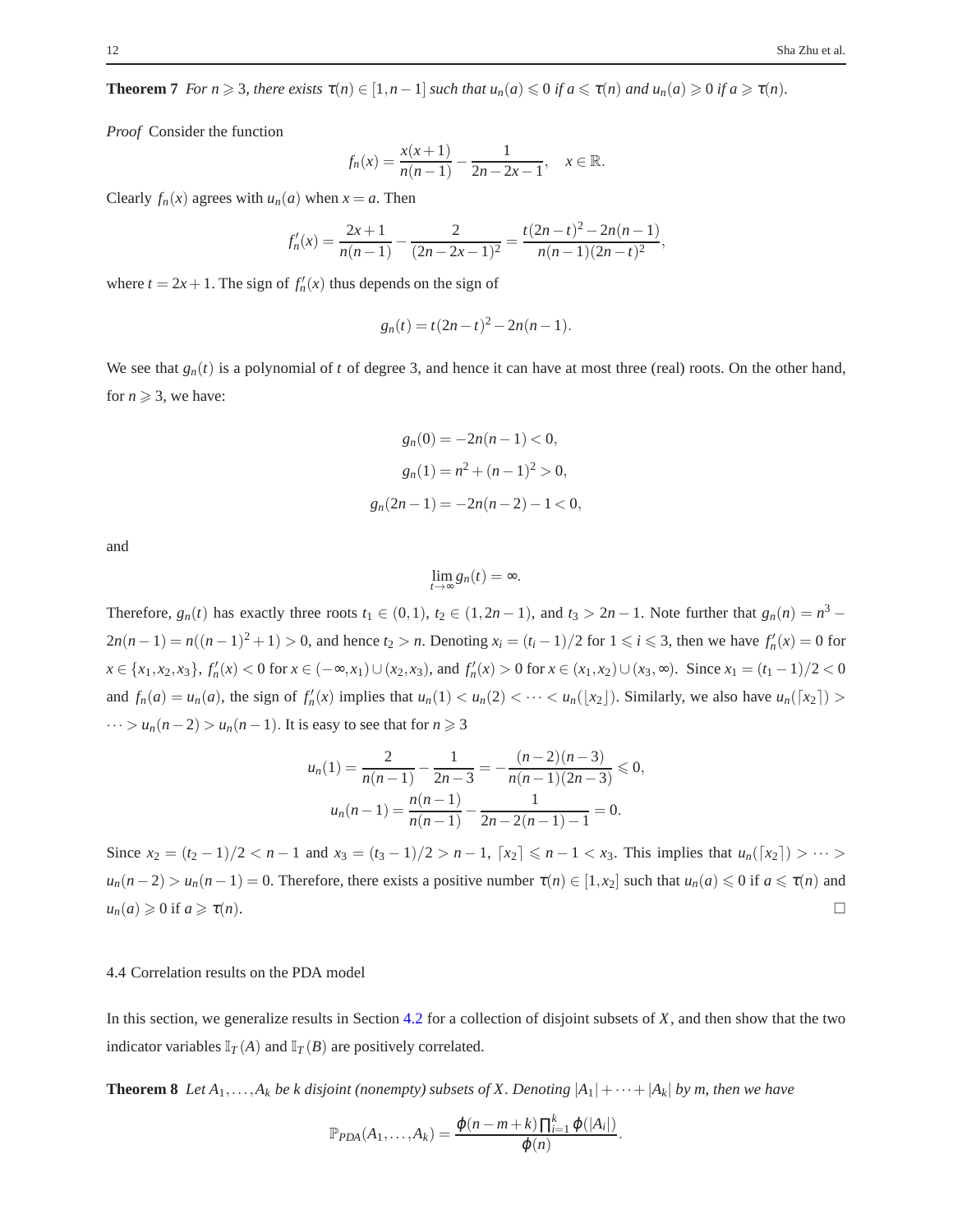*Proof* We first compute the number of trees that have  $A_1, \ldots, A_k$  as clades. To this end, note that such a tree can be constructed in two steps:

- 1. Build a tree on  $(X \setminus \bigcup_{i=1}^k A_i) \cup \{x_1, \ldots, x_k\}$ , where  $x'_1, \ldots, x'_k$  are leaves not in *X* serving as "placeholders" used in the second step.
- 2. Replace each  $x'_i$  with a tree in  $\mathcal{T}_{A_i}$ .

There are  $\varphi(n-m+k)$  different choices for a tree in the first step, and  $\prod_{i=1}^{k} \varphi(|A_i|)$  different ways to replace  $x'_1, \ldots, x'_k$ by trees in  $\mathcal{T}_{A_1},\ldots,\mathcal{T}_{A_k}$  in the second step. Therefore the number of trees that have  $A_1,\ldots,A_k$  as clades is  $\varphi(n-m+1)$  $\kappa$ ) $\prod_{i=1}^k \varphi(|A_i|)$ . Together with the fact that each tree in  $\mathscr{T}_X$  is chosen with probability  $1/\varphi(n)$  under the PDA model, this implies the theorem.  $\Box$ 

Note that  $|A_1| + \cdots + |A_k| = n$  when  $A_1, \ldots, A_k$  form a partition of X. Therefore, we obtain the following result as a simple consequence of Theorem [8](#page-11-0) (see Theorem 5.1 in [Zhu et al](#page-20-25) [\(2011\)](#page-20-25) for a parallel result on the YHK model).

**Corollary 2** If  $A_1, \ldots, A_k$  form a partition of X, then

$$
\mathbb{P}_{PDA}(A_1,\ldots,A_k)=\frac{\varphi(k)\prod_{i=1}^k\varphi(|A_i|)}{\varphi(n)}.
$$

<span id="page-12-4"></span>Theorem [8](#page-11-0) is a general result concerning a collection of clades. When there are only two clades, the below theorem provides a more detailed analysis.

**Theorem 9** *Let A and B be two subsets of X with*  $a \leq b$ *, where*  $a = |A|$  *and*  $b = |B|$ *. Then we have* 

$$
\mathbb{P}_{PDA}(A,B) = \begin{cases} \frac{\varphi(a)\varphi(n-b+1)\varphi(b-a+1)}{\varphi(n)}, & \text{if } A \subseteq B, \\ \frac{\varphi(a)\varphi(b)\varphi(n-a-b+2)}{\varphi(n)}, & \text{if } A \text{ and } B \text{ are disjoint,} \\ 0, & \text{otherwise.} \end{cases}
$$

*Proof* The first case follows by applying Theorem 2 twice. The second case is a special case of Theorem [8.](#page-11-0) The third case holds because if  $A ∩ B \notin \{A, B, \emptyset\}$ , then there exists no tree that contains both *A* and *B* as its clades.

<span id="page-12-3"></span>To establish the last result of this subsection, we need the following technical lemma.

**Lemma 3** *Let*  $m, n, m', n'$  *be positive numbers with*  $(m - m')(n - n') \ge 0$ *, then* 

<span id="page-12-0"></span>
$$
\varphi(m'+n')\varphi(m+n) \geqslant \varphi(m+n')\varphi(m'+n). \tag{11}
$$

In particular, if  $a \leqslant b \leqslant b' \leqslant a'$  are positive numbers with  $a+a'=b+b'$ , then we have

<span id="page-12-2"></span><span id="page-12-1"></span>
$$
\varphi(a)\varphi(a') \geqslant \varphi(b)\varphi(b').\tag{12}
$$

*Proof* To establish the first claim, we may assume  $m \geq m'$  and  $n \geq n'$ , as the proof of the other case,  $m \leq m'$  and  $n \leq n'$ , is similar. Now Eqn.  $(11)$  holds because we have

$$
\frac{\varphi(m+n)}{\varphi(m+n')} = \frac{(2(m+n)-3)\cdot(2(m+n)-5)\cdots3\cdot1}{(2(m+n')-3)\cdot(2(m+n')-5)\cdots3\cdot1} \n= (2m+2n-3)(2m+2n-5)\cdots(2m+2n'+1)(2m+2n'-1)
$$
\n(13)

$$
\geq (2m'+2n-3)(2m'+2n-5)\cdots(2m'+2n'+1)(2m'+2n'-1)
$$
\n(14)

$$
=\frac{\varphi(m'+n)}{\varphi(m'+n')}.
$$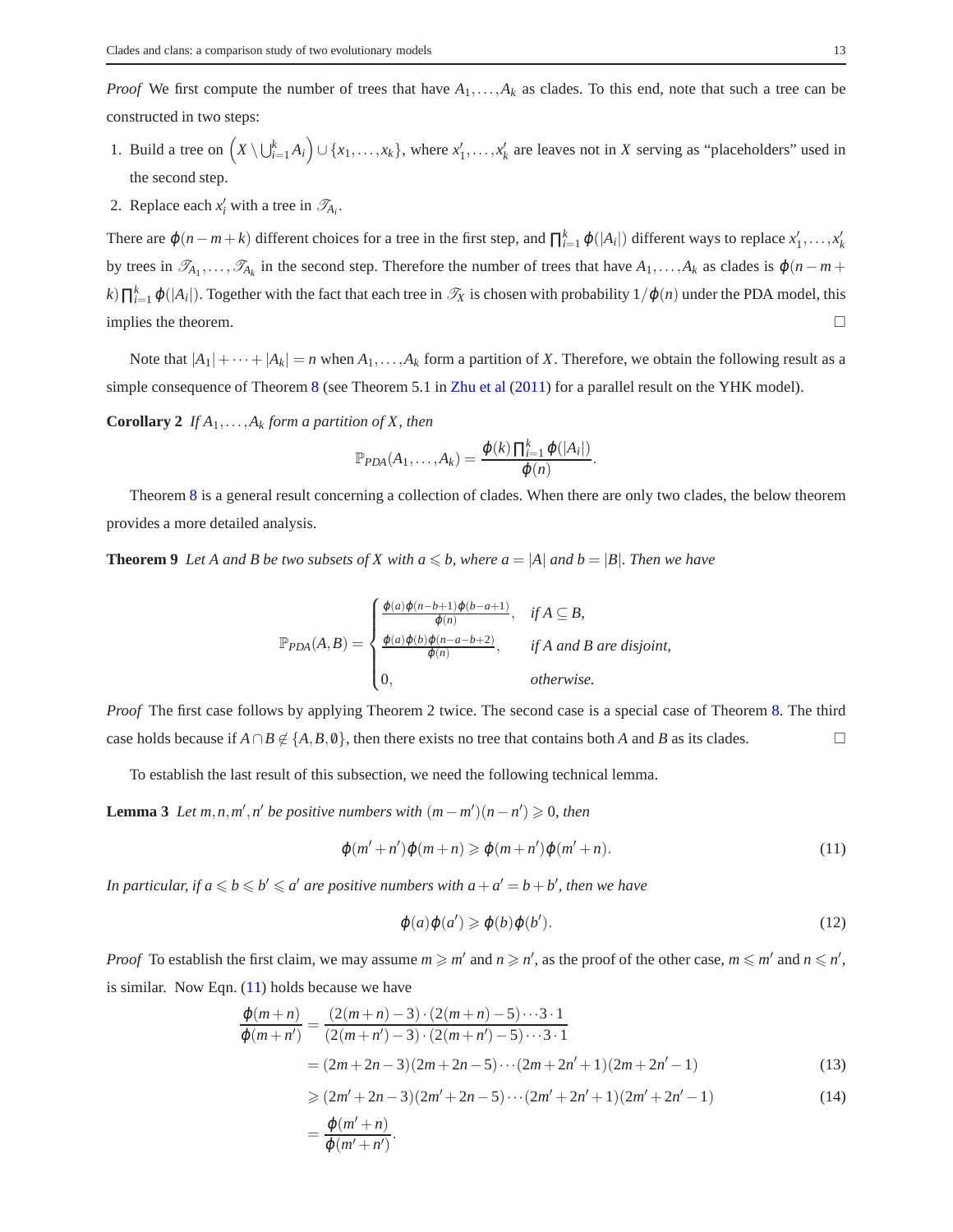Here Eq. [\(13\)](#page-12-1) follows from  $n \ge n'$  and Eq. [\(14\)](#page-12-2) from  $m \ge m'$ .

The second assertion follows from the first one by setting  $m' = n' = a/2$ ,  $m = b - a/2$  and  $n = b' - a/2$ .

We end this section with the following result, which says that the random variables  $\mathbb{I}_T(A)$  and  $\mathbb{I}_T(B)$  are positively correlated when *A* and *B* are compatible, that is,  $A \cap B \in \{0, A, B\}.$ 

**Theorem 10** *Let A and B be two compatible non-empty subsets of X; then*

$$
\mathbb{P}_{PDA}(A,B) \geqslant \mathbb{P}_{PDA}(A)\mathbb{P}_{PDA}(B).
$$

*Proof* Set  $a = |A|$  and  $b = |B|$ . By symmetry we may assume without loss of generality that  $a \leq b$  holds. Since *A* and *B* are compatible, we have either  $A \cap B = \emptyset$  or  $A \subseteq B$ .

Since  $n - a - b + 2 \le n - b + 1 \le n - a + 1 \le n$ , by Lemma [3](#page-12-3) we have

$$
\varphi(n)\varphi(n-a-b+2) \geqslant \varphi(n-b+1)\varphi(n-a+1),
$$

and hence

$$
\frac{\varphi(a)\varphi(b)\varphi(n-a-b+2)}{\varphi(n)} \geq \frac{\varphi(b)\varphi(n-b+1)}{\varphi(n)} \frac{\varphi(a)\varphi(n-a+1)}{\varphi(n)}.
$$

Together with Theorem [9,](#page-12-4) this shows that the theorem holds for the case  $A \cap B = \emptyset$ .

On the other hand, noting that  $b-a+1 \leq b \leq n$  and  $b-a+1 \leq n-a+1 \leq n$  holds, by Lemma [3](#page-12-3) we have

$$
\varphi(n)\varphi(b-a+1) \geq \varphi(b)\varphi(n-a+1),
$$

and hence

$$
\frac{\varphi(a)\varphi(b-a+1)}{\varphi(b)}\frac{\varphi(b)\varphi(n-b+1)}{\varphi(n)}\geqslant \frac{\varphi(b)\varphi(n-b+1)}{\varphi(n)}\frac{\varphi(a)\varphi(n-a+1)}{\varphi(n)}.
$$

Together with Theorem [9,](#page-12-4) this shows that the theorem holds for the case  $A \subseteq B$ , as required.

#### **5 Clan probabilities**

In this section, we study clan probabilities, the counterpart of clade probabilities for unrooted trees. To this end, given a subset *A*  $\subseteq$  *X* and an unrooted tree  $T^* \in \mathcal{T}_X^*$ , let  $\mathbb{I}_{T^*}(A)$  be the indicator function defined as

$$
\mathbb{I}_{T^*}(A) = \begin{cases} 1, & \text{if } A \text{ is a clean of } T^* \\ 0, & \text{otherwise.} \end{cases}
$$

,

Then the probability that clan *A* is contained in a random unrooted tree sampled according to  $\mathbb{P}_u$  is

$$
\mathbb{P}_u(A) = \sum_{T^* \in \mathcal{T}^*_X} \mathbb{P}_u(T^*) \mathbb{I}_{T^*}(A).
$$

Note that the the clan probability defined as above can be extended to a collection of subsets in a natural way, that is, we have

<span id="page-13-0"></span>
$$
\mathbb{P}_u(A_1,\ldots,A_m)=\sum_{T^*\in\mathscr{T}_X^*}\mathbb{P}_u(T^*)\big(\mathbb{I}_{T^*}(A_1)\cdots\mathbb{I}_{T^*}(A_m)\big).
$$

As a generalization of Lemma 6.1 in [Zhu et al](#page-20-25) [\(2011\)](#page-20-25), the following technical result relates clan probabilities to clade probabilities.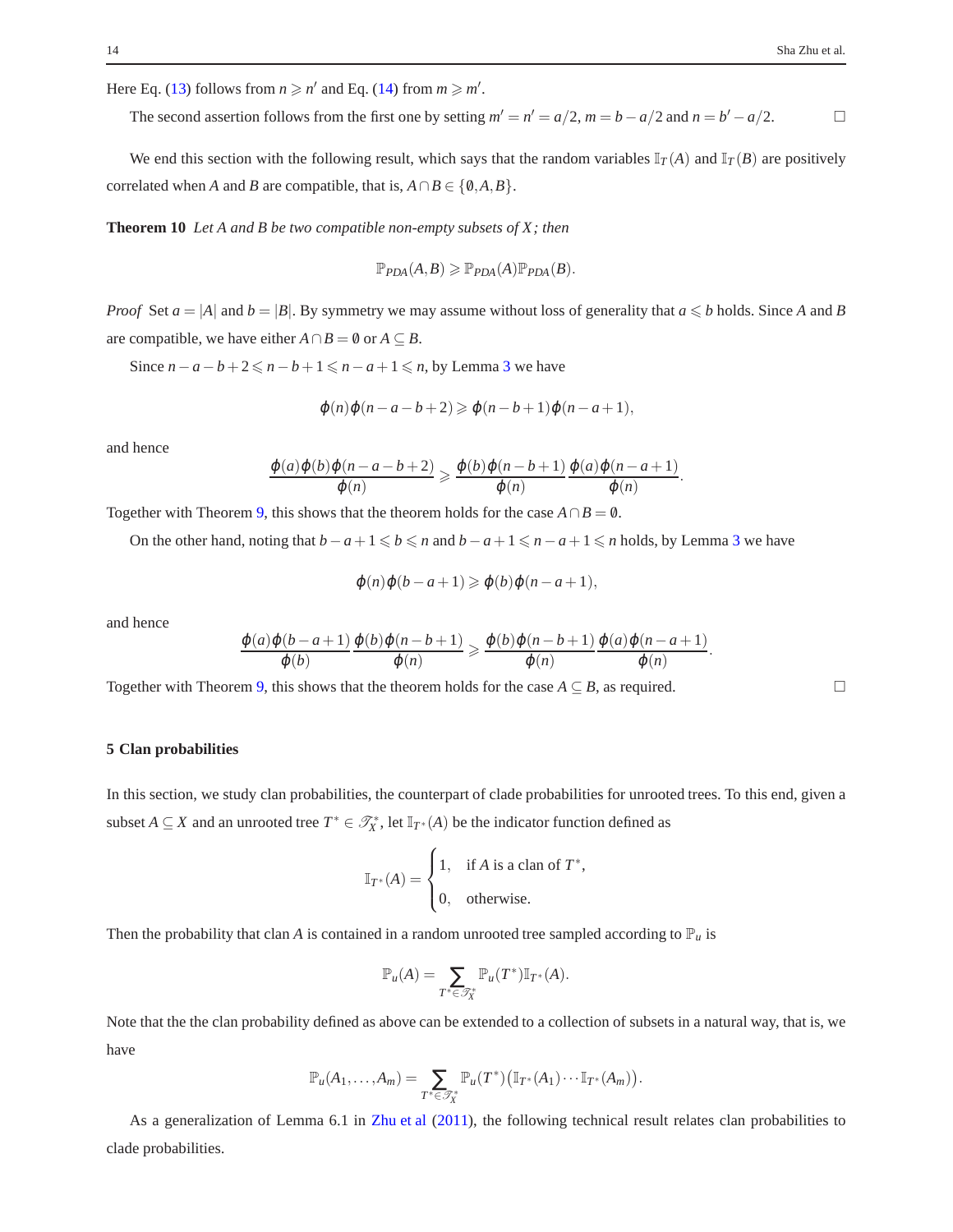**Lemma 4** Suppose that  $\mathbb P$  is a probability measure on  $\mathscr T_X$  and  $\mathbb P_u$  is the probability measure on  $\mathscr T_X^*$  induced by  $\mathbb P$ . Then *for a nonempty subset*  $A \subset X$ *, we have* 

$$
\mathbb{P}_u(A) = \mathbb{P}(A) + \mathbb{P}(X \setminus A) - \mathbb{P}(A, X \setminus A).
$$

*Proof* It is well-known (see, e.g., Lemma 6.1 in [Zhu et al](#page-20-25) [\(2011\)](#page-20-25)) that for a rooted binary tree *T*, a set *A* is a clan of  $\rho^{-1}(T)$  if and only if either *A* is a clade of *T* or *X* \ *A* is a clade of *T*. Now the lemma follows from the definitions and the inclusion-exclusion principle.  $\Box$ 

Now we proceed to studying the clan probabilities under the YHK and PDA models. To begin with, recall that the probabilities of an unrooted tree  $T^* \in \mathcal{T}_X^*$  under the YHK and PDA models are

$$
\mathbb{P}_{\textbf{u}{\textbf{YHK}}}(T^*) = \sum_{T\in\rho(T^*)}\mathbb{P}_{\textbf{YHK}}(T) \text{ and } \mathbb{P}_{\textbf{u}\textbf{PDA}}(T^*) = \sum_{T\in\rho(T^*)}\mathbb{P}_{\textbf{PDA}}(T),
$$

where  $\rho(T^*)$  denotes the set of rooted trees *T* in  $\mathcal{T}_X$  with  $T^* = \rho^{-1}(T)$ .

By the definition of clan probabilities, we have

$$
\mathbb{P}_{\textbf{u}{\textbf{YHK}}}(A) = \sum_{T^* \in \mathscr{T}^*_X} \mathbb{P}_{\textbf{u}{\textbf{YHK}}}(T^*) \mathbb{I}_{T^*}(A), \text{ and}
$$
  

$$
\mathbb{P}_{\textbf{u}{\textbf{PDA}}}(A) = \sum_{T^* \in \mathscr{T}^*_X} \mathbb{P}_{\textbf{u}{\textbf{PDA}}}(T^*) \mathbb{I}_{T^*}(A).
$$

It can be verified, as with the case of clade probabilities, that the exchangeability property of  $\mathbb{P}_{u}$ <sub>HK</sub> and  $\mathbb{P}_{u}$ <sub>PDA</sub> implies that both  $\mathbb{P}_{uYHK}(A)$  and  $\mathbb{P}_{uPDA}(A)$  depend only on the size  $a = |A|$ , not on the particular elements in A. Therefore, we will denote them as  $p_n^*(a)$  and  $q_n^*(a)$ , respectively.

By Lemma [4,](#page-13-0) we can derive the following formulae to calculate clan probabilities under the two models, the first of which is established in [Zhu et al](#page-20-25) [\(2011\)](#page-20-25). Note that the second formula reveals an interesting relationship between clan probability and clade probability under the PDA model. Intuitively, it is related to the observation that there exists a bijective mapping from  $\mathcal{T}_X$  to  $\mathcal{T}_Y^*$  with  $Y = X \cup \{y\}$  for some  $y \notin X$  that maps each rooted tree *T* in  $\mathcal{T}_X$  to the unique tree in  $\mathcal{T}_Y^*$  obtained from *T* by adding the leaf *y* to the root of *T*.

<span id="page-14-0"></span>**Theorem 11** *For*  $1 \le a \le n$ *, we have* 

$$
p_n^*(a) = 2n \left[ \frac{1}{a(a+1)} + \frac{1}{(n-a)(n-a+1)} - \frac{1}{(n-1)n} \right] \binom{n}{a}^{-1};
$$
\n(15)

$$
q_n^*(a) = \frac{\varphi(a)\varphi(n-a+1) + \varphi(n-a)\varphi(a+1) - \varphi(a)\varphi(n-a)}{\varphi(n)}
$$
(16)  

$$
\varphi(a)\varphi(n-a)
$$

$$
=\frac{\varphi(a)\varphi(n-a)}{\varphi(n-1)}=q_{n-1}(a).
$$

*Proof* Since the first equation is established in [Zhu et al](#page-20-25) [\(2011\)](#page-20-25), it remains to show the second one. The first equality follows from Lemma [4](#page-13-0) and Theorem [3.](#page-7-0) To establish the second equality, it suffices to see that

$$
\varphi(n-1)[\varphi(a)\varphi(n-a+1) + \varphi(n-a)\varphi(a+1)]
$$
  
=  $\varphi(n-1)\varphi(a)\varphi(n-a)[(2n-2a-1) + (2a-1)]$   
=  $\varphi(n-1)(2n-2)\varphi(a)\varphi(n-a)$   
=  $(\varphi(n) + \varphi(n-1))\varphi(a)\varphi(n-a)$ .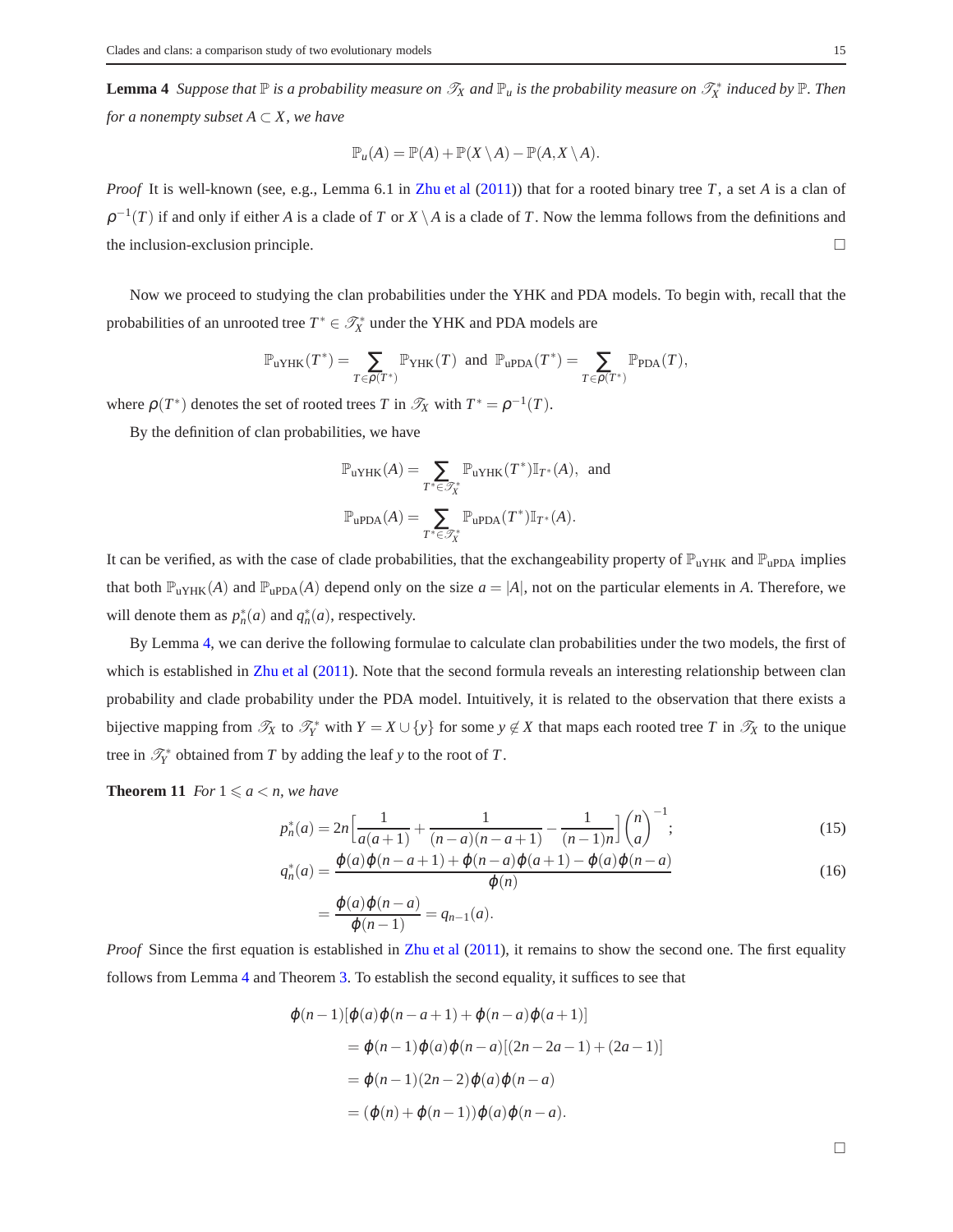

<span id="page-15-0"></span>**Fig. 4** Plot of the ratio  $p_n^*(a)/q_n^*(a)$  with  $n = 30$  and  $a = 1,..., 29$ .

<span id="page-15-1"></span>Recall that in Theorem [2](#page-6-2) and [4](#page-7-2) we show that the sequence  $\{p_n(a)\}_{1\leq a\leq n}$  and  $\{q_n(a)\}_{1\leq a\leq n}$  are log-convex. The theorem below establishes a similar result for clan probabilities.

**Theorem 12** *For n*  $\geq$  3, the sequence  $\{p_n^*(a)\}_{1\leqslant a\leqslant n}$  and  $\{q_n^*(a)\}_{1\leqslant a\leqslant n}$  are log-convex. Moreover, we have

(i)  $p_n^*(a) = p_n^*(n-a)$  and  $q_n^*(a) = q_n^*(n-a)$  for  $1 \le a < n$ . (ii)  $q_n^*(a+1) \leq q_n^*(a)$  when  $a \geq (n-1)/2 - 1$ , and  $q_n^*(a+1) \geq q_n^*(a)$  when  $a \leq (n-1)/2$ .

*Proof* Part (i) follows from Theorem [11.](#page-14-0) Since  $q_n^*(a) = q_{n-1}(a)$  by Theorem [11,](#page-14-0) Part (ii) and that  $\{q_n^*(a)\}_{1 \le a \le n}$  is log-convex follow from Theorem [4.](#page-7-2)

It remains to show that  $\{p_n^*(a)\}_{1 \le a < n}$  is log-convex. To this end, fix a number  $n \ge 3$ , and let  $y_a = \frac{1}{a(a+1)}$  for  $1 \le a$  $a < n$ . Then clearly  $\{y_a\}_{1 \leq a < n}$  is log-convex. This implies  $\{y'_a\}_{1 \leq a < n}$  with  $y'_a = y_{n-a}$  is also log-convex. In addition, since  $2y_a \ge y_{a+1} + y_{a-1}$  for  $2 \le a \le n-2$ ,  $\{y_a^*\}_{1 \le a \le n}$  with  $y_a^* = y_a - \frac{1}{n(n-1)}$  is log-convex as well. By Lemma [1,](#page-3-1) we know  $\{y'_a + y_a^*\}_{1 \le a < n}$  $\{y'_a + y_a^*\}_{1 \le a < n}$  $\{y'_a + y_a^*\}_{1 \le a < n}$  is log-convex. As  $\{\binom{n}{a}^{-1}\}_{1 \le a < n}$  is log-convex, by Lemma 1 and Theorem [11](#page-14-0) we conclude that  ${p_n^*(a)}_{1 \le a \le n}$  is log-convex, as required.

Next, we consider the relationships between clan probabilities under the two models. For instance, consider the ratio of  $p_n^*(a)/q_n^*(a)$  with  $n = 30$  (see Figure [4.](#page-15-0) Then the ratios are symmetric about  $a = 15$ , which is consistent with Part(i) in Theorem [12.](#page-15-1) In addition, by the figure it is clear that, except for  $a = 1$  for which  $p_n^*(a) = q_n^*(a) = 1$ , the ratio is strictly decreasing on  $[2, n/2]$  and is less than 1 when *a* is greater than a critical value. We shall show this observation holds for general *n*. To this end, we need the following technical lemma.

<span id="page-15-2"></span>**Lemma 5** *For n* > 5*, we have*  $p_n^*([n/2]) < q_n^*([n/2])$ *.* 

*Proof* For simplicity, let  $k = \frac{n}{2}$ . To establish the lemma, we consider the following two cases.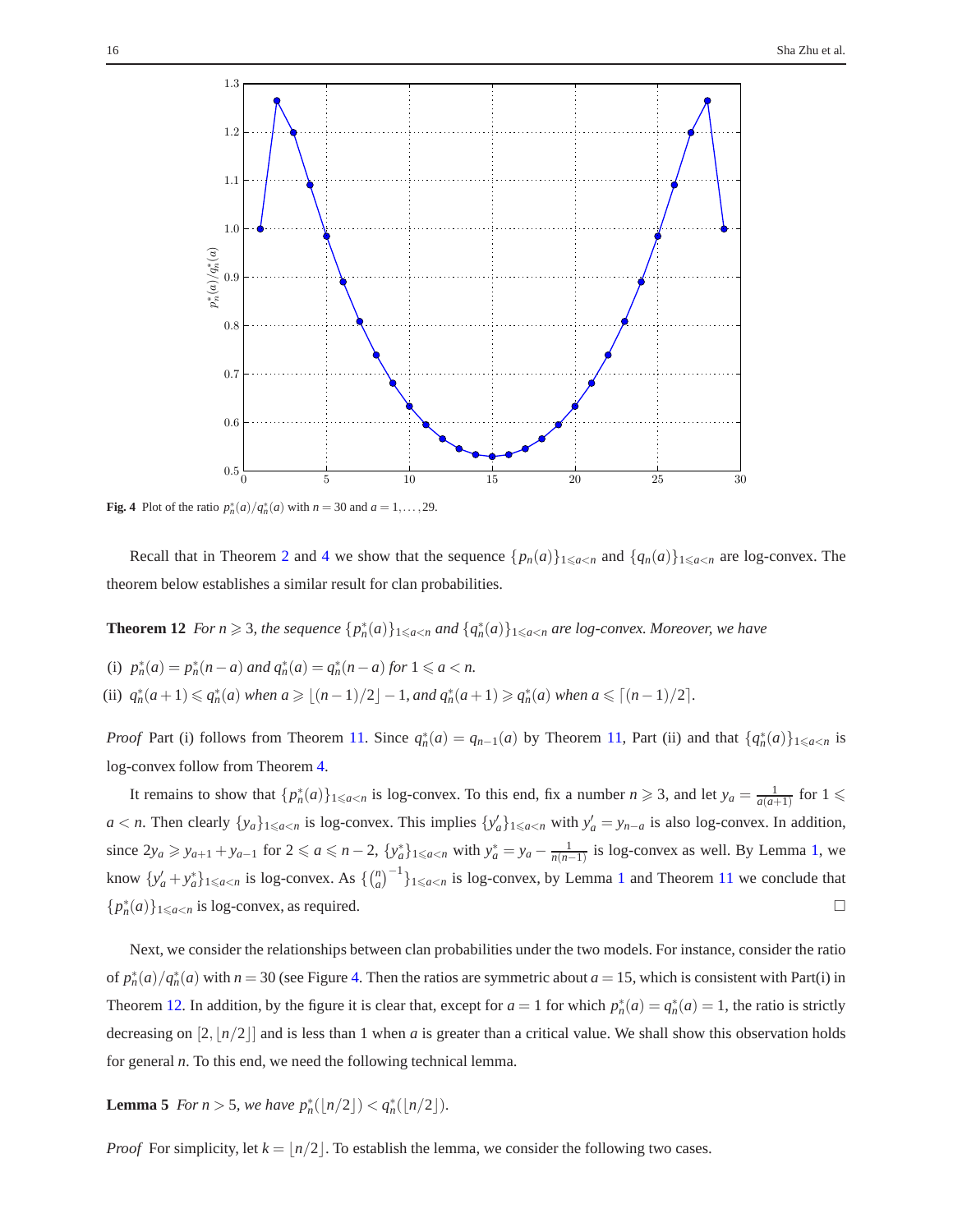The first case is when *n* is even, that is,  $n = 2k$ . Then we have

$$
p_{2k}^{*}(k) = 4k \left(\frac{2}{k(k+1)} - \frac{1}{2k(2k-1)}\right) \left(\frac{2k}{k}\right)^{-1}
$$
  
=  $\left(\frac{8}{k+1} - \frac{2}{2k-1}\right) \left(\frac{2k}{k}\right)^{-1} = \frac{2(7k-5)}{(k+1)(2k-1)} \left(\frac{2k}{k}\right)^{-1},$ 

and

$$
\alpha(k) := \frac{q_{2k}^*(k)}{p_{2k}^*(k)} = \frac{\varphi(k)\varphi(k)}{\varphi(2k-1)} \left(\frac{2k}{k}\right) \frac{(k+1)(2k-1)}{2(7k-5)} \n= \frac{(2k-2)!(2k-2)!(2k-2)!(2k)!}{(4k-4)!(k-1)!(k-1)!k!k!} \frac{(k+1)(2k-1)}{2(7k-5)}.
$$

Note that  $\alpha(3) = \frac{15}{14} > 1$ , and  $\alpha(k)$  is increasing for  $k \ge 3$ , because

$$
\frac{\alpha(k+1)}{\alpha(k)} = \frac{2(2k-1)(2k+1)^2(k+2)(7k-5)}{(4k-1)(4k-3)(k+1)^2(7k+2)}
$$
  
= 
$$
\frac{112k^5 + 200k^4 - 116k^3 - 130k^2 + 22k + 20}{112k^5 + 144k^4 - 59k^3 - 96k^2 + k + 6}
$$
  
> 1,

holds for  $k \ge 3$ . In other words, for  $k \ge 3$ , we have  $\alpha(k) > 1$  and hence also  $q_{2k}^*(k) > p_{2k}^*(k)$ .

The second case is when *n* is odd, that is,  $n = 2k + 1$ . Then we have

$$
p_{2k+1}^{*}(k) = (4k+2)\left(\frac{1}{k(k+1)} + \frac{1}{(k+1)(k+2)} - \frac{1}{2k(2k+1)}\right)\binom{2k+1}{k}^{-1}
$$

$$
= \frac{7k+2}{k(k+2)}\binom{2k+1}{k}^{-1},
$$

and

$$
\beta(k) := \frac{q_{2k+1}^*(k)}{p_{2k+1}^*(k)} = \frac{\varphi(k)\varphi(k+1)}{\varphi(2k)} \binom{2k+1}{k} \frac{k(k+2)}{7k+2}
$$

$$
= \frac{(2k-2)!(2k-1)!(2k)!(2k+1)!(k+2)}{(4k-2)!(k-1)!(k-1)!k!(k+1)!(7k+2)}.
$$

Now we have  $\beta(3) = 25/23 > 1$ . In addition,  $\beta(k)$  is increasing for  $k \ge 3$  by noting that

$$
\frac{\beta(k+1)}{\beta(k)} = \frac{(2k-1)(2k+1)(2k+2)(2k+3)(k+3)(7k+2)}{(k+2)^2(4k+1)(4k-1)k(7k+9)}
$$
  
= 
$$
\frac{112k^6 + 648k^5 + 1156k^4 + 630k^3 - 152k^2 - 198k - 36k^2 + 112k^6 + 592k^5 + 1017k^4 + 539k^3 - 64k^2 - 36k}{112k^6 + 592k^5 + 1017k^4 + 539k^3 - 64k^2 - 36k}
$$
  
\$\geq 1

holds for  $k \ge 3$ . In other words, for  $k \ge 3$  and *n* being odd, we also have  $\beta(k) > 1$  and hence also  $q_{2k+1}^*(k) > p_{2k+1}^*(k)$ . This completes the proof.  $\Box$ 

Parallel to Theorem [5](#page-8-0) which compares  $p_n(a)$  and  $q_n(a)$ , the following theorem provides a comparison between  $p_n^*(a)$ and  $q_n^*(a)$ .

**Theorem 13** For  $n > 5$ , there exists a number  $\kappa^*(n)$  in  $(1, \lfloor n/2 \rfloor)$ , such that  $p_n^*(a) > q_n^*(a)$  for  $2 \leq a \leq \kappa^*(n)$ , and  $p_n^*(a) < q_n^*(a)$  for  $\kappa^*(n) < a \leq n/2$ .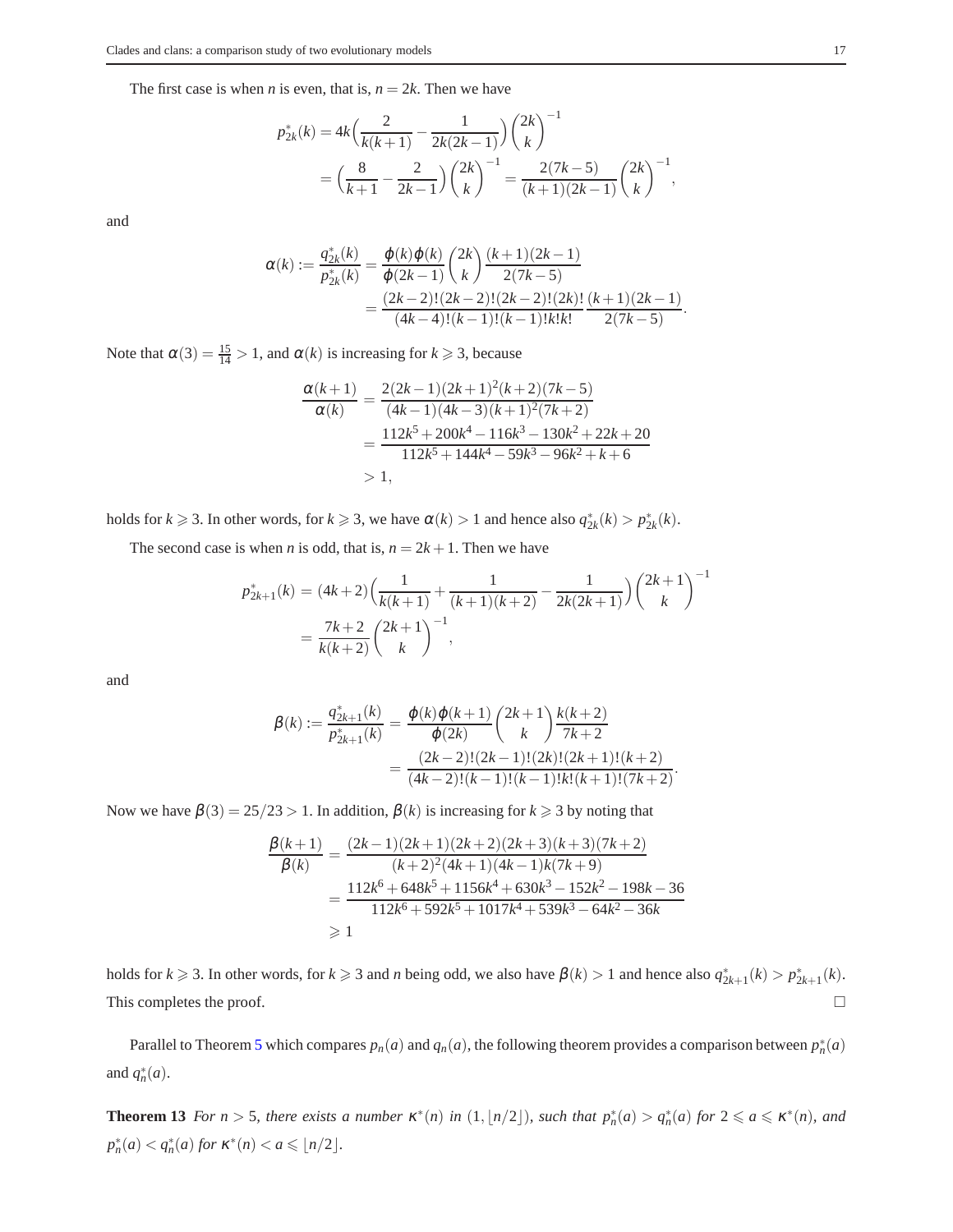*Proof* For simplicity, let  $b := n - a$ . Since we have

$$
p_n^*(2) = \frac{4\left(\frac{1}{6} + \frac{2}{n(n-1)(n-2)}\right)}{n-1} > \frac{2}{3(n-1)} \ge \frac{1}{2n-5} = q_n^*(2),
$$

and  $p_n^*({n/2}) < q_n^*({n/2})$  by Lemma [5,](#page-15-2) it suffices to prove that

$$
g_n(a) = \frac{p_n^*(a)}{q_n^*(a)}
$$

is strictly decreasing on  $[2, \lfloor n/2 \rfloor]$ . To this end, let

$$
f_n(a) = \frac{1}{a(a+1)} + \frac{1}{b(b+1)} - \frac{1}{n(n-1)}.
$$

From the definition of  $g_n(a)$  and Theorem [11,](#page-14-0) we have

$$
\frac{g_n(a+1)}{g_n(a)} = \frac{f_n(a+1)}{f_n(a)} \frac{(a+1)(2b-3)}{b(2a-1)},
$$

which is less than 1 for  $2 \le a \le \lfloor n/2 \rfloor - 1$  if and only if

<span id="page-17-0"></span>
$$
\beta_n(a) := f_n(a)b(2a-1) - f_n(a+1)(a+1)(2b-3) > 0 \quad \text{for } 2 \leq a \leq \lfloor n/2 \rfloor - 1. \tag{17}
$$

In the rest of the proof, we shall establish Eq. [\(17\)](#page-17-0). To begin with, note that

<span id="page-17-1"></span>
$$
\beta_n(a) = \frac{3}{n-1} - \frac{3(2a+1)}{n(n-1)} + \frac{2a^2 + an + 5a - 2n}{a(a+1)(a+2)} + \frac{2a - 3n}{(b-1)(b+1)} + \frac{a+2n+3}{(b-1)b(b+1)}.
$$
\n(18)

This implies

$$
\beta_n(2) = \frac{3n^4 - 18n^3 - 39n^2 + 342n - 360}{4n(n-1)(n-2)(n-3)}
$$
  
= 
$$
\frac{3n^2(n^2 - 6n - 13) + (342n - 360)}{4n(n-1)(n-2)(n-3)} > 0
$$

for  $n \ge 6$  because  $\beta_6(2) = 1/5$ ,  $\beta_7(2) = 24/70$  and  $n^2 - 6n - 13 > 0$  for  $n \ge 8$ . In addition, we have

$$
\beta_{2t+1}(t) = \frac{4t^2 + 2t - 2}{t(t+1)(t+2)} + \frac{-4t + 2}{t(t+2)} + \frac{5}{t(t+2)} > 0
$$

for  $t \geqslant 3$  and

$$
\beta_{2t+2}(t) = \frac{3}{2t-1} - \frac{3}{2t+2} + \frac{4t^2+3t-4}{t(t+1)(t+2)} - \frac{4t+6}{(t+1)(t+3)} + \frac{(5t+7)}{(t+1)(t+2)(t+3)}
$$
  
= 
$$
\frac{9}{(2t-1)(2t+2)} + \frac{6t^2-12}{t(t+1)(t+2)(t+3)}
$$
  
> 0

for *t*  $\geq$  2. Therefore, we have  $\beta_n(\lfloor n/2 \rfloor - 1) \geq 0$  for  $n \geq 6$ .

It remains to show that  $\beta_n(a)$  is strictly decreasing, that is,  $\beta_n(a) - \beta_n(a+1) > 0$  for  $3 \le a \le \lfloor n/2 \rfloor - 1$ . Indeed, by Eqn.  $(18)$  we have

$$
\beta_n(a) - \beta_n(a+1) = \frac{6}{n(n-1)} + \frac{2a^2 + 2an + 8a - 6n}{a(a+1)(a+2)(a+3)} + \frac{2a^2 - 6an + 4n^2 - 10n - 8}{(b-2)(b-1)b(b+1)}
$$
  
> 
$$
\frac{n^2 - 7n - 8 + 2a^2}{(b-2)(b-1)b(b+1)}
$$
  
> 0.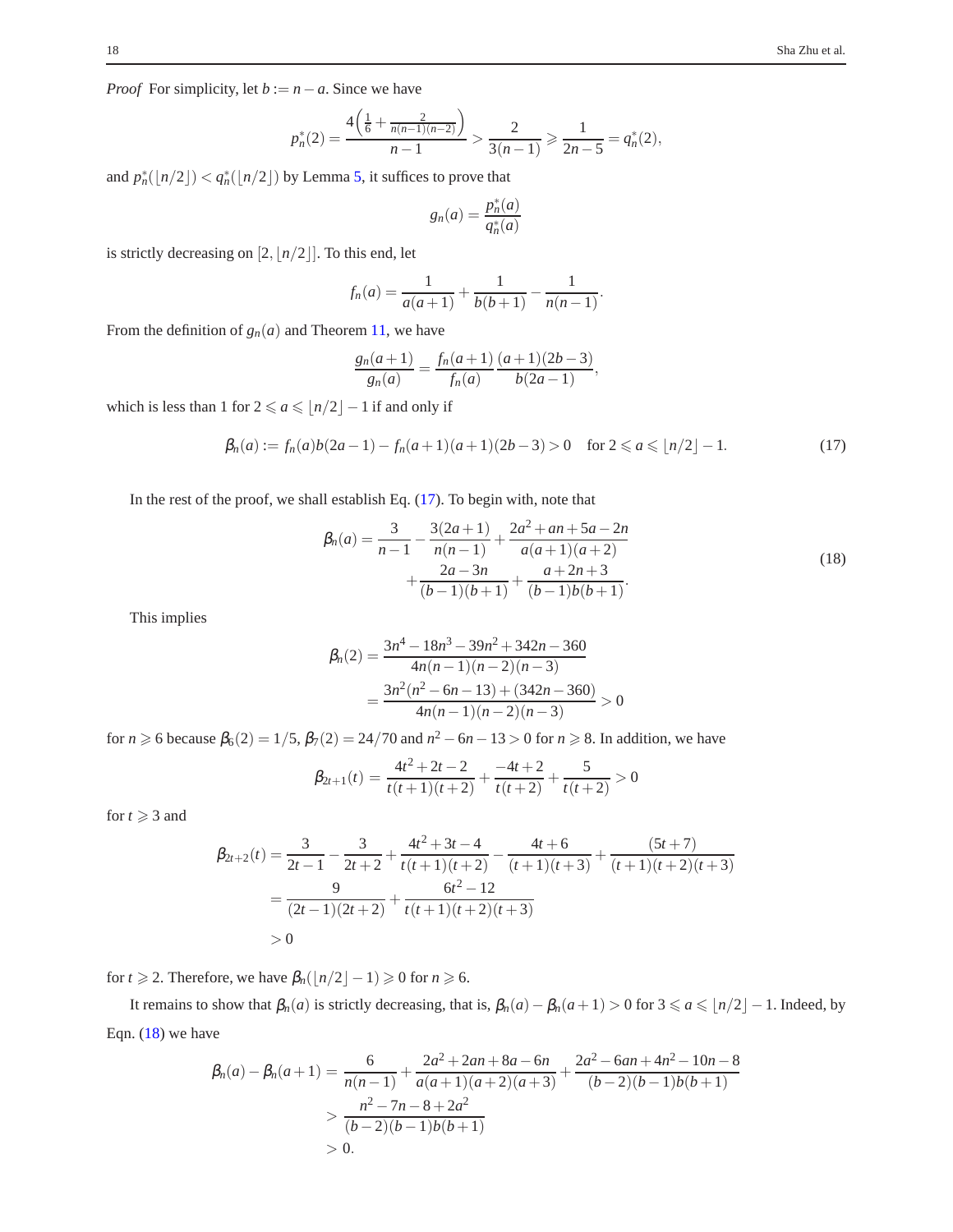Here the first inequality follows from  $a \geq 3$  and  $a \leq \lfloor n/2 \rfloor - 1 \leq (n-1)/2$  implying  $3n^2 - 6an \geq 3n$ , and the second one from  $a \ge 3$  and  $n \ge 6$ . This completes the proof.

<span id="page-18-0"></span>We end this section with some correlation results about clan probabilities under the PDA model.

**Theorem 14** *Let*  $A_1, \ldots, A_k$  *be k* disjoint (nonempty) subsets of X, and let  $m = |A_1| + \cdots + |A_k|$ . Then we have

$$
\mathbb{P}_{\mu PDA}(A_1,\ldots,A_k)=\frac{\varphi(n-m+k-1)\prod_{i=1}^k\varphi(|A_i|)}{\varphi(n-1)}.
$$

*Proof* Since  $\mathbb{P}_{\text{upDA}}(T^*) = 1/\varphi(n-1)$  for each tree  $T^*$  in  $\mathscr{T}_X$ , it remains to compute the number of trees that have  $A_1, \ldots, A_k$  as clans is  $\varphi(n-m+k-1) \prod_{i=1}^k \varphi(|A_i|)$ . To this end, note that such a tree can be constructed in two steps:

- 1. Build an unrooted tree on  $(X \setminus \bigcup_{i=1}^k A_i) \cup \{x_1, \ldots, x_k\}$ , where  $x_1, \ldots, x_k$  are leaves not in *X* serving as "placeholders" used in the second step.
- 2. Replace each  $x_i$  with a tree in  $\mathcal{T}_{A_i}$ .

There are  $\varphi(n-m+k-1)$  different choices for a tree in the first step, and there are  $\prod_{i=1}^{k} \varphi(a_i)$  different ways to replace  $x_1, \ldots, x_k$  by trees in  $\mathcal{T}_{A_1}, \ldots, \mathcal{T}_{A_k}$ . The claim then follows.

<span id="page-18-1"></span>**Theorem 15** *Let A and B be two subsets of X with*  $a \leq b$ *, where*  $a = |A|$  *and*  $b = |B|$ *. Then we have* 

$$
\mathbb{P}_{\mu PDA}(A,B) = \begin{cases} \frac{\varphi(b)\varphi(n-b)\varphi(a)\varphi(b-a)}{\varphi(n-1)\varphi(b-1)}, & \text{if } A \subseteq B, \\ \frac{\varphi(a)\varphi(b)\varphi(n-a-b+1)}{\varphi(n-1)}, & \text{if } A \text{ and } B \text{ are disjoint,} \\ 0, & \text{otherwise.} \end{cases}
$$

*Proof* The first case follows by applying Theorem [11](#page-14-0) twice; the second case follows from Theorem [14.](#page-18-0)

**Corollary 3** *Let A and B be two compatible subsets of X. Then we have*

$$
\mathbb{P}_{\mathit{uPDA}}(A,B) \geq \mathbb{P}_{\mathit{uPDA}}(A)\mathbb{P}_{\mathit{uPDA}}(B).
$$

*Proof* Set  $a = |A|$  and  $b = |B|$ . By symmetry we may assume without loss of generality that  $a \leq b$  holds. Since *A* and *B* are compatible, we have either  $A \cap B = \emptyset$  or  $A \subseteq B$ .

To establish the theorem for the first case, note first that  $n-a-b+1 \leq n-b \leq n-a \leq n-1$  holds. Therefore by Lemma [3,](#page-12-3) we have

$$
\varphi(n-a-b+1)\varphi(n-1) \geq \varphi(n-a)\varphi(n-a),
$$

and hence

$$
\frac{\varphi(a)\varphi(b)\varphi(n-a-b+1)}{\varphi(n-1)} \geqslant \Big(\frac{\varphi(b)\varphi(n-b)}{\varphi(n-1)}\Big)\Big(\frac{\varphi(a)\varphi(n-a)}{\varphi(n-1)}\Big).
$$

Together with Theorem [15,](#page-18-1) this shows that the theorem holds for the case  $A \cap B = \emptyset$ .

For the second case, note that  $b-a \leq n-a \leq n-1$  and  $b-a \leq b-1 \leq n-1$  hold. Therefore by by Lemma [3,](#page-12-3) we have

$$
\varphi(n-1)\varphi(b-a) \geqslant \varphi(b-1)\varphi(n-a).
$$

and hence

$$
\frac{\varphi(b)\varphi(n-b)\varphi(a)\varphi(b-a)\varphi(n-b)}{\varphi(n-1)\varphi(b-1)} \geqslant \left(\frac{\varphi(b)\varphi(n-b)}{\varphi(n-1)}\right)\left(\frac{\varphi(a)\varphi(n-a)}{\varphi(n-1)}\right).
$$

Together with Theorem [15,](#page-18-1) this shows that the theorem holds for the case  $A \subseteq B$ , as required.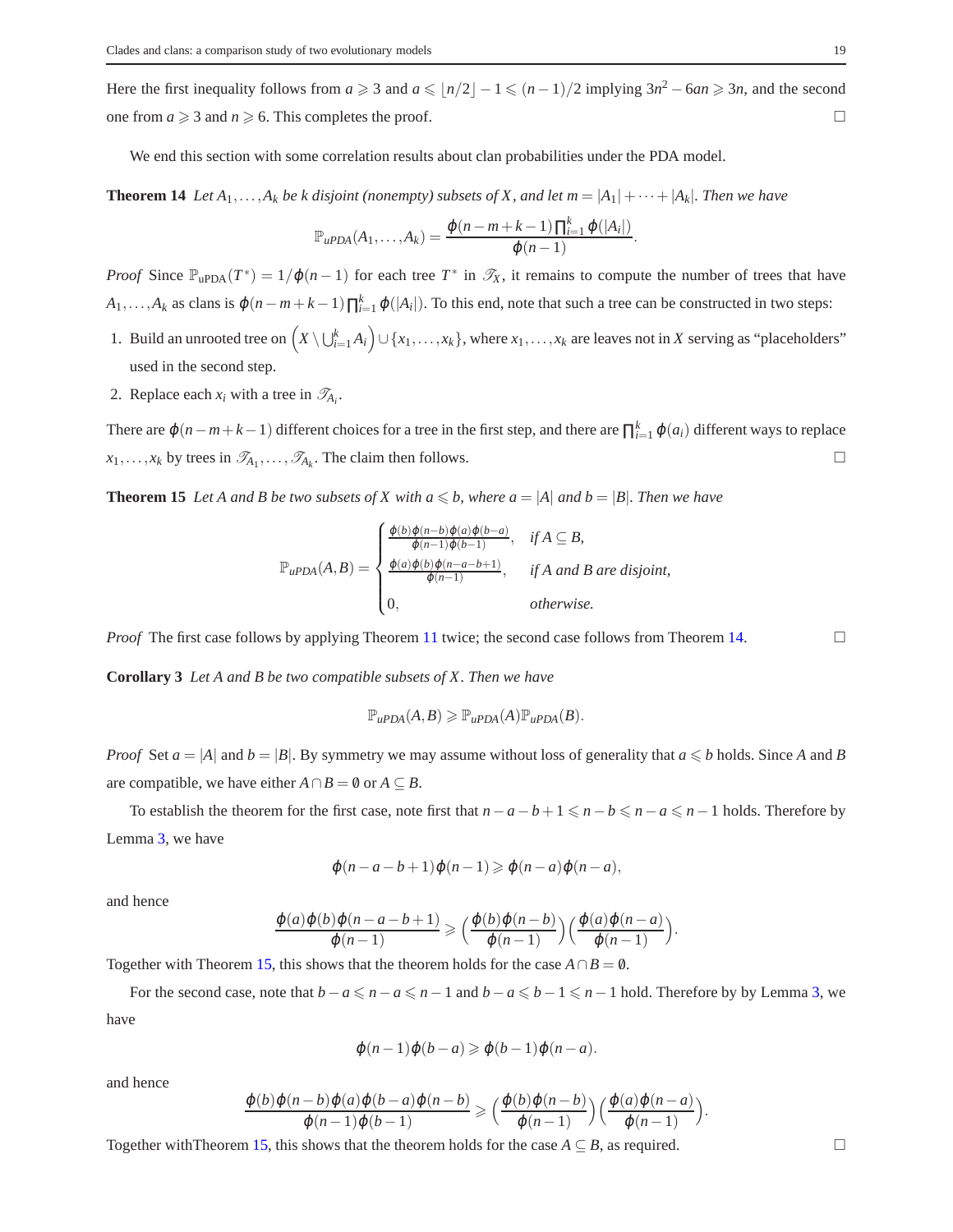#### **6 Discussion and concluding remarks**

Clade sizes are an important genealogical feature in the study of phylogenetic and population genetics. In this paper we present a comparison study between the clade probabilities under the YHK and PDA models, two null models which are commonly used in evolutionary biology.

Our first main result reveals a common feature, that is, the clade probability sequences are log-convex under both models. This implies that compared with 'mid-sized' clades, very 'large' clades and very 'small' clades are more likely to occur under these two models, and hence provides a theoretical explanation for the empirical result on the PDA model observed by [Pickett and Randle](#page-20-8) [\(2005](#page-20-8)). One implication of this result is that in Bayesian analysis where the two null models are used as prior distribution, the distribution on clades is not uninformative as bias is given to those whose sizes are extreme. Therefore, further considerations or adjustment, such as introducing a Bayes factor to account for the bias on prior clade probabilities, is important to interpret posterior Bayesian clade supports.

The second result reveals a 'phase transition' type feature when comparing the sequences of clade probabilities under the two null models. That is, we prove that there exists a critical value  $\kappa(n)$  such that the probability that a given clade with size *k* is contained in a random tree with *n* leaves generated under the YHK model is smaller than that under the PDA model for  $1 < k \leq \kappa(n)$ , and higher for all  $\kappa(n) \leq k < n$ . This implies that typically the trees generated under the YHK model contains relatively more 'small' clades than those under the PDA model.

The above two results are also extended to unrooted trees by considering the probabilities of 'clans', the sets of taxa that are all on one side of an edge in an unrooted phylogenetic tree. This extension is relevant because in many tree reconstruction approaches, the problem of finding the root is either ignored or left as the last step. Here we study the sequences formed by clan probabilities for unrooted trees generated by the two null models, and obtain several results similar to those for rooted trees.

Note that the two models studied here are special instances of the β-splitting model introduced by [Aldous](#page-19-3) [\(1996\)](#page-19-3), a critical branching process in which the YHK model corresponds to  $\beta = 0$  and the PDA model to  $\beta = -1.5$ . Therefore, it would be of interest to study clade and clan probabilities under this more general model. In particular, it is interesting to see whether the relationships between two models revealed in this paper also hold for general  $\beta$ .

**Acknowledgements** We thank Prof. Kwok Pui Choi and Prof. Noah A. Rosenberg for simulating discussions and useful suggestions. We would also like to thank two anonymous referees for their helpful and constructive comments on the first version of this paper.

#### **References**

- <span id="page-19-0"></span>Agapow PM, Purvis A (2002) Power of eight tree shape statistics to detect nonrandom diversification: a comparison by simulation of two models of cladogenesis. Systematic Biology 51:866–872
- <span id="page-19-3"></span>Aldous D (1996) Probability distributions on cladograms. In: Aldous D, Pemantle R (eds) Random Discrete Structures, The IMA Volumes in Mathematics and its Applications, vol 75, Springer-Verlag, pp 1–18
- <span id="page-19-1"></span>Aldous D (2001) Stochastic models and descriptive statistics for phylogenetic trees, from Yule to today. Statistical Science 16(1):23–34
- <span id="page-19-4"></span>Blum MGB, Francois O (2005) Minimal clade size and external branch length under the neutral coalescent. Advances in Applied Probability 37:647– 662
- <span id="page-19-2"></span>Blum MGB, Francois O, Janson S (2006) The mean, variance and limiting distribution of two statistics sensitive to phylogenetic tree balance. The Annals of Applied Probability 16(4):2195–2214

<span id="page-19-5"></span>Brown JKM (1994) Probabilities of evolutionary trees. Systematic Biology 43(1):78–91